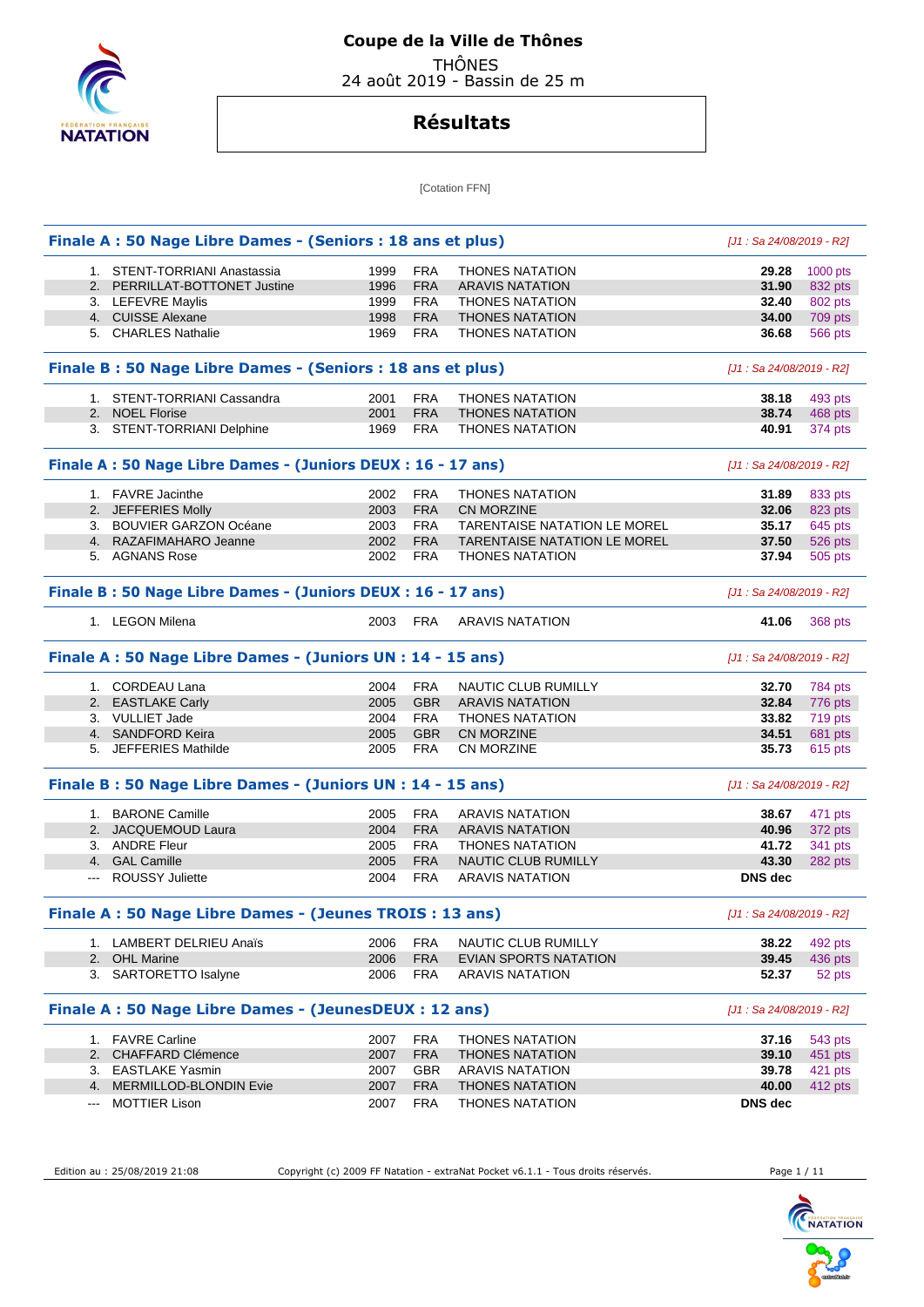

24 août 2019 - Bassin de 25 m

### **Résultats**

|                   |     | Finale B: 50 Nage Libre Dames - (JeunesDEUX: 12 ans)    |              |                          |                                                  | [J1 : Sa 24/08/2019 - R2]  |                    |
|-------------------|-----|---------------------------------------------------------|--------------|--------------------------|--------------------------------------------------|----------------------------|--------------------|
|                   |     | 1. SAUTHIER Ivanie                                      | 2007         | <b>FRA</b>               | NAUTIC CLUB RUMILLY                              | 40.41                      | 394 pts            |
|                   |     | 2. FAVRE Zoé                                            | 2007         | <b>FRA</b>               | <b>TARENTAISE NATATION LE MOREL</b>              | 41.95                      | 332 pts            |
|                   |     | 3. BONNIER Amélie                                       | 2007         | FRA                      | <b>THONES NATATION</b>                           | 46.89                      | 169 pts            |
|                   |     | 4. CUISSARD Maëlys                                      | 2007         | <b>FRA</b>               | CN LA ROCHE-SUR-FORON                            | 48.20                      | 135 pts            |
|                   |     | Finale A : 50 Nage Libre Dames - (JeuneUN : 11 ans)     |              |                          |                                                  | [J1 : Sa 24/08/2019 - R2]  |                    |
|                   |     | 1. FREIXANET Elisa                                      | 2008         | <b>FRA</b>               | EVIAN SPORTS NATATION                            | 41.16                      | 364 pts            |
|                   |     | 2. DEFRENNE Victoire                                    | 2008         | <b>FRA</b>               | <b>ARAVIS NATATION</b>                           | 46.92                      | 168 pts            |
|                   |     | 3. NOEL Jane                                            | 2008         | <b>FRA</b>               | <b>THONES NATATION</b>                           | 51.31                      | 70 pts             |
|                   |     | Finale A : 50 Nage Libre Dames - (Avenirs : 6 - 10 ans) |              |                          |                                                  | [J1 : Sa 24/08/2019 - R2]  |                    |
|                   |     | 1. PIETON-FRESSON Krystall                              | 2009         | <b>FRA</b>               | <b>THONES NATATION</b>                           | 44.51                      | 241 pts            |
|                   |     | 2. CHAFFARD Mathilde                                    | 2010         | <b>FRA</b>               | <b>THONES NATATION</b>                           | 45.73                      | 203 pts            |
|                   |     | 3. CUISSARD Eloïse                                      | 2009         | <b>FRA</b>               | CN LA ROCHE-SUR-FORON                            | 46.36                      | 184 pts            |
|                   |     | 4. PIETON-FRESSON Emilia                                | 2009         | <b>FRA</b>               | <b>THONES NATATION</b>                           | 46.69                      | 175 pts            |
|                   |     | 5. BETEMPS Lilou                                        | 2009         | FRA                      | <b>ARAVIS NATATION</b>                           | 47.60                      | 150 pts            |
|                   |     | Finale B: 50 Nage Libre Dames - (Avenirs: 6 - 10 ans)   |              |                          |                                                  | [J1 : Sa 24/08/2019 - R2]  |                    |
|                   |     | 1. LAMBERT DELRIEU Maëva                                | 2009         | <b>FRA</b>               | NAUTIC CLUB RUMILLY                              | 50.90                      | 77 pts             |
|                   |     | 2. BORDY Angela                                         | 2009         | <b>FRA</b>               | <b>THONES NATATION</b>                           | 51.83                      | 61 pts             |
|                   |     | 3. PICHON Julie                                         | 2010         | <b>FRA</b>               | CN LA ROCHE-SUR-FORON                            | 52.10                      | 56 pts             |
|                   |     | 4. PATERSON Sasha                                       | 2010         | <b>GBR</b>               | <b>ARAVIS NATATION</b>                           | 52.29                      | 53 pts             |
|                   |     | <b>Séries : 50 Nage Libre Dames</b>                     |              |                          |                                                  | $[J1: Sa 24/08/2019 - R1]$ |                    |
| <b>QFA</b>        |     | 1. STENT-TORRIANI Anastassia                            | 1999         | <b>FRA</b>               | <b>THONES NATATION</b>                           | 29.53                      | 983 pts            |
| QFA               |     | 2. PERRILLAT-BOTTONET Justine                           | 1996         | <b>FRA</b>               | <b>ARAVIS NATATION</b>                           | 32.28                      | 809 pts            |
| QFA               |     | 3. JEFFERIES Molly                                      | 2003         | <b>FRA</b>               | <b>CN MORZINE</b>                                | 32.43                      | 800 pts            |
| QFA               |     | 4. LEFEVRE Maylis                                       | 1999         | <b>FRA</b>               | <b>THONES NATATION</b>                           | 32.44                      | 800 pts            |
| <b>QFA</b>        |     | 5. FAVRE Jacinthe                                       | 2002         | <b>FRA</b>               | <b>THONES NATATION</b>                           | 32.79                      | 779 pts            |
| QFA               |     | 6. EASTLAKE Carly                                       | 2005         | <b>GBR</b>               | <b>ARAVIS NATATION</b>                           | 32.92                      | 771 pts            |
| QFA               |     | 7. CORDEAU Lana                                         | 2004         | <b>FRA</b>               | NAUTIC CLUB RUMILLY                              | 33.46                      | 740 pts            |
| QFA               |     | 8. SANDFORD Keira                                       | 2005         | <b>GBR</b>               | <b>CN MORZINE</b>                                | 34.48                      | 682 pts            |
| QFA               |     | 9. VULLIET Jade                                         | 2004         | <b>FRA</b>               | <b>THONES NATATION</b>                           | 34.82                      | 664 pts            |
| QFA               |     | 10. CUISSE Alexane                                      | 1998         | <b>FRA</b>               | <b>THONES NATATION</b>                           | 34.93                      | 658 pts            |
| <b>QFA</b>        |     | 11. BOUVIER GARZON Océane                               | 2003         | <b>FRA</b>               | <b>TARENTAISE NATATION LE MOREL</b>              | 35.39                      | 633 pts            |
| QFA               |     | 12. JEFFERIES Mathilde                                  | 2005         | <b>FRA</b>               | CN MORZINE                                       | 36.49                      | 576 pts            |
| QFA               |     | 13. MOTTIER Lison                                       | 2007         | <b>FRA</b>               | <b>THONES NATATION</b>                           | 36.90                      | 555 pts            |
| QFA               |     | 14. CHARLES Nathalie                                    | 1969         | <b>FRA</b>               | <b>THONES NATATION</b>                           | 37.04                      | 548 pts            |
| QFA               |     | 15. RAZAFIMAHARO Jeanne                                 | 2002         | <b>FRA</b>               | <b>TARENTAISE NATATION LE MOREL</b>              | 37.66                      | 518 pts            |
| <b>QFA</b>        |     | 16. FAVRE Carline                                       | 2007         | <b>FRA</b>               | <b>THONES NATATION</b>                           | 37.72                      | 515 pts            |
| QFA               |     | 17. AGNANS Rose                                         | 2002         | <b>FRA</b>               | <b>THONES NATATION</b>                           | 37.78                      | 512 pts            |
| QFB               | 18. | <b>BARONE Camille</b>                                   | 2005         | <b>FRA</b>               | ARAVIS NATATION                                  | 38.22                      | 492 pts            |
| QFB               |     | 19. STENT-TORRIANI Cassandra                            | 2001         | <b>FRA</b>               | <b>THONES NATATION</b>                           | 38.28                      | 489 pts            |
| QFA               |     | 20. LAMBERT DELRIEU Anaïs                               | 2006         | <b>FRA</b>               | NAUTIC CLUB RUMILLY                              | 38.68                      | 470 pts            |
| QFB               |     | 21. NOEL Florise<br>21. ROUSSY Juliette                 | 2001         | <b>FRA</b>               | <b>THONES NATATION</b>                           | 38.92                      | 459 pts            |
| <b>QFB</b><br>QFA |     | <b>CHAFFARD Clémence</b>                                | 2004<br>2007 | <b>FRA</b><br><b>FRA</b> | <b>ARAVIS NATATION</b><br><b>THONES NATATION</b> | 38.92<br>39.80             | 459 pts            |
|                   | 23. |                                                         | 2006         | <b>FRA</b>               |                                                  |                            | 420 pts            |
| <b>QFA</b><br>QFA |     | 24. OHL Marine<br>25. EASTLAKE Yasmin                   |              | <b>GBR</b>               | EVIAN SPORTS NATATION<br><b>ARAVIS NATATION</b>  | 39.83                      | 419 pts            |
|                   |     |                                                         | 2007         |                          |                                                  | 39.92                      | 415 pts            |
| QFA<br>QFA        |     | 26. MERMILLOD-BLONDIN Evie                              | 2007         | <b>FRA</b><br><b>FRA</b> | <b>THONES NATATION</b>                           | 40.08                      | 408 pts            |
| <b>QFB</b>        |     | 27. FREIXANET Elisa<br>28. LEGON Milena                 | 2008<br>2003 | <b>FRA</b>               | EVIAN SPORTS NATATION<br><b>ARAVIS NATATION</b>  | 40.67<br>41.70             | 384 pts            |
| QFB               |     | 29. JACQUEMOUD Laura                                    | 2004         | <b>FRA</b>               | <b>ARAVIS NATATION</b>                           | 41.71                      | 342 pts            |
| QFB               |     | 29. STENT-TORRIANI Delphine                             | 1969         | <b>FRA</b>               | <b>THONES NATATION</b>                           | 41.71                      | 342 pts<br>342 pts |
|                   |     |                                                         |              |                          |                                                  |                            |                    |

 **Edition au : 25/08/2019 21:08 Copyright (c) 2009 FF Natation - extraNat Pocket v6.1.1 - Tous droits réservés. Page 2 / 11** 

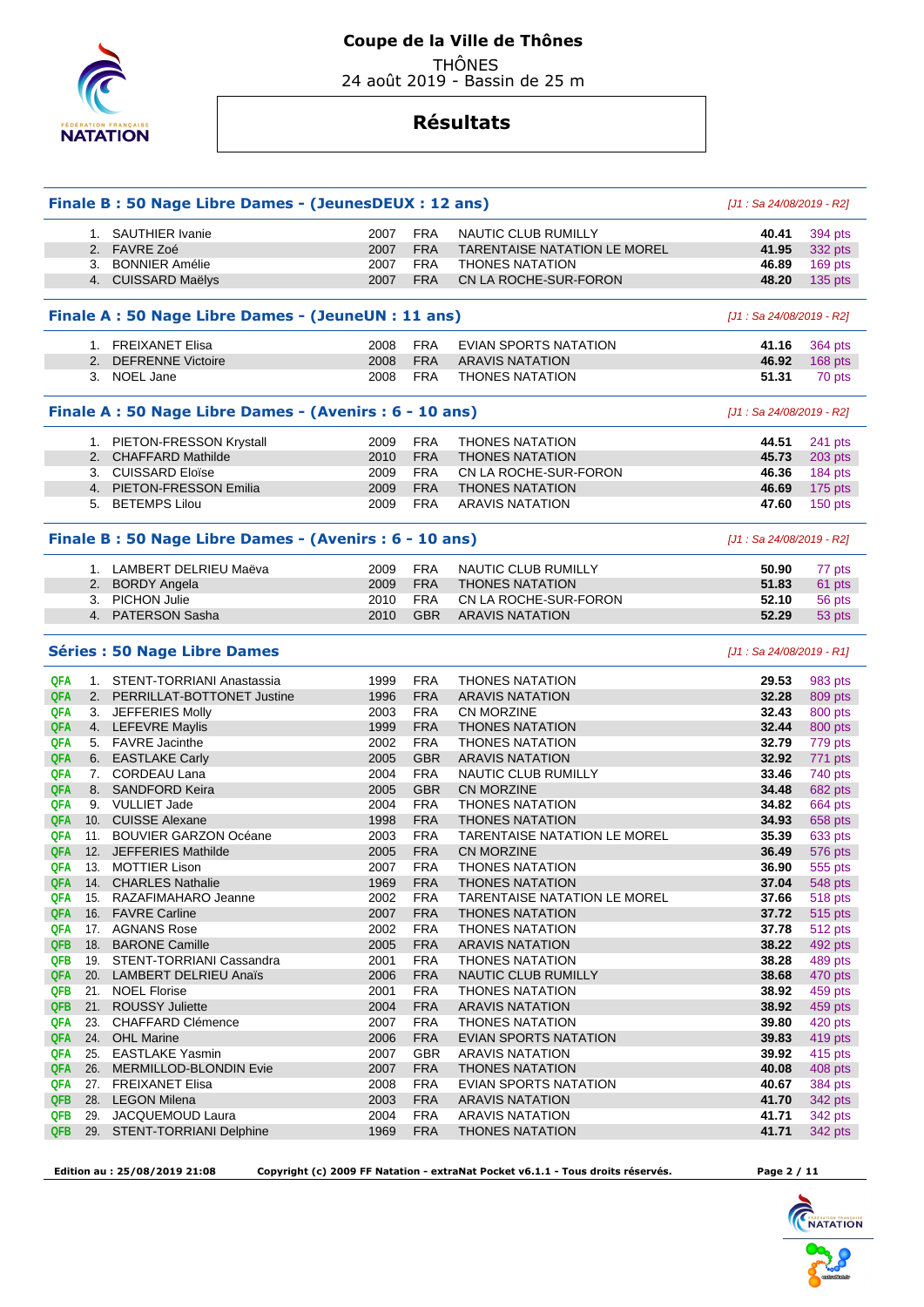

### **Résultats**

#### **(Suite) Séries : 50 Nage Libre Dames [J1 : Sa 24/08/2019 - R1] QFB** 31. SAUTHIER Ivanie 2007 FRA NAUTIC CLUB RUMILLY **41.77** 339 pts  **QFB** 32. FAVRE Zoé 2007 FRA TARENTAISE NATATION LE MOREL **41.91** 334 pts  **QFB** 33. ANDRE Fleur 2005 FRA THONES NATATION **42.00** 330 pts  **QFA** 34. PIETON-FRESSON Krystall 2009 FRA THONES NATATION **44.48** 242 pts  **QFB** 35. GAL Camille 2005 FRA NAUTIC CLUB RUMILLY **44.57** 239 pts  **QFA** 36. PIETON-FRESSON Emilia 2009 FRA THONES NATATION **46.18** 189 pts  **QFB** 37. BONNIER Amélie 2007 FRA THONES NATATION **46.56** 179 pts  **QFA** 38. CHAFFARD Mathilde 2010 FRA THONES NATATION **46.74** 173 pts  **QFA** 39. DEFRENNE Victoire 2008 FRA ARAVIS NATATION **48.09** 138 pts  **QFB** 40. CUISSARD Maëlys 2007 FRA CN LA ROCHE-SUR-FORON **48.70** 123 pts  **QFA** 41. CUISSARD Eloïse 2009 FRA CN LA ROCHE-SUR-FORON **49.05** 115 pts  **QFA** 42. BETEMPS Lilou 2009 FRA ARAVIS NATATION **49.30** 110 pts  **QFB** 43. PATERSON Sasha 2010 GBR ARAVIS NATATION **50.12** 92 pts  **QFA** 44. SARTORETTO Isalyne 2006 FRA ARAVIS NATATION **50.72** 80 pts  **QFB** 45. PICHON Julie 2010 FRA CN LA ROCHE-SUR-FORON **50.94** 76 pts **QFA 46. NOEL Jane 2008 FRA THONES NATATION 52.57 49 pts QFB** 47. LAMBERT DELRIEU Maëva 2009 FRA NAUTIC CLUB RUMILLY **53.14** 41 pts  **QFB** 48. BORDY Angela 2009 FRA THONES NATATION **53.96** 31 pts **Séries : 50 Nage Libre Dames - (Seniors : 18 ans et plus)** [J1 : Sa 24/08/2019 - R1]  **QFA** 1. STENT-TORRIANI Anastassia 1999 FRA THONES NATATION **29.53** 983 pts  **QFA** 2. PERRILLAT-BOTTONET Justine 1996 FRA ARAVIS NATATION **32.28** 809 pts **QFA** 3. LEFEVRE Maylis **1999 FRA THONES NATATION 32.44** 800 pts  **QFA** 4. CUISSE Alexane 1998 FRA THONES NATATION **34.93** 658 pts  **QFA** 5. CHARLES Nathalie 1969 FRA THONES NATATION **37.04** 548 pts  **QFB** 6. STENT-TORRIANI Cassandra 2001 FRA THONES NATATION **38.28** 489 pts  **QFB** 7. NOEL Florise 2001 FRA THONES NATATION **38.92** 459 pts  **QFB** 8. STENT-TORRIANI Delphine 1969 FRA THONES NATATION **41.71** 342 pts **Séries : 50 Nage Libre Dames - (Juniors DEUX : 16 - 17 ans)** [J1 : Sa 24/08/2019 - R1]  **QFA** 1. JEFFERIES Molly 2003 FRA CN MORZINE **32.43** 800 pts  **QFA** 2. FAVRE Jacinthe 2002 FRA THONES NATATION **32.79** 779 pts  **QFA** 3. BOUVIER GARZON Océane 2003 FRA TARENTAISE NATATION LE MOREL **35.39** 633 pts  **QFA** 4. RAZAFIMAHARO Jeanne 2002 FRA TARENTAISE NATATION LE MOREL **37.66** 518 pts **QFA** 5. AGNANS Rose 2002 FRA THONES NATATION **37.78** 512 pts  **QFB** 6. LEGON Milena 2003 FRA ARAVIS NATATION **41.70** 342 pts **Séries : 50 Nage Libre Dames - (Juniors UN : 14 - 15 ans)** [J1 : Sa 24/08/2019 - R1]  **QFA** 1. EASTLAKE Carly 2005 GBR ARAVIS NATATION **32.92** 771 pts  **QFA** 2. CORDEAU Lana 2004 FRA NAUTIC CLUB RUMILLY **33.46** 740 pts  **QFA** 3. SANDFORD Keira 2005 GBR CN MORZINE **34.48** 682 pts  **QFA** 4. VULLIET Jade 2004 FRA THONES NATATION **34.82** 664 pts  **QFA** 5. JEFFERIES Mathilde 2005 FRA CN MORZINE **36.49** 576 pts  **QFB** 6. BARONE Camille 2005 FRA ARAVIS NATATION **38.22** 492 pts  **QFB** 7. ROUSSY Juliette 2004 FRA ARAVIS NATATION **38.92** 459 pts  **QFB** 8. JACQUEMOUD Laura 2004 FRA ARAVIS NATATION **41.71** 342 pts  **QFB** 9. ANDRE Fleur 2005 FRA THONES NATATION **42.00** 330 pts  **QFB** 10. GAL Camille 2005 FRA NAUTIC CLUB RUMILLY **44.57** 239 pts **Séries : 50 Nage Libre Dames - (Jeunes TROIS : 13 ans)** [J1 : Sa 24/08/2019 - R1]  **QFA** 1. LAMBERT DELRIEU Anaïs 2006 FRA NAUTIC CLUB RUMILLY **38.68** 470 pts **QFA 2. OHL Marine 2006 FRA EVIAN SPORTS NATATION 39.83 419 pts QFA** 3. SARTORETTO Isalyne 2006 FRA ARAVIS NATATION **50.72** 80 pts

Edition au : 25/08/2019 21:08 Copyright (c) 2009 FF Natation - extraNat Pocket v6.1.1 - Tous droits réservés. Page 3 / 11

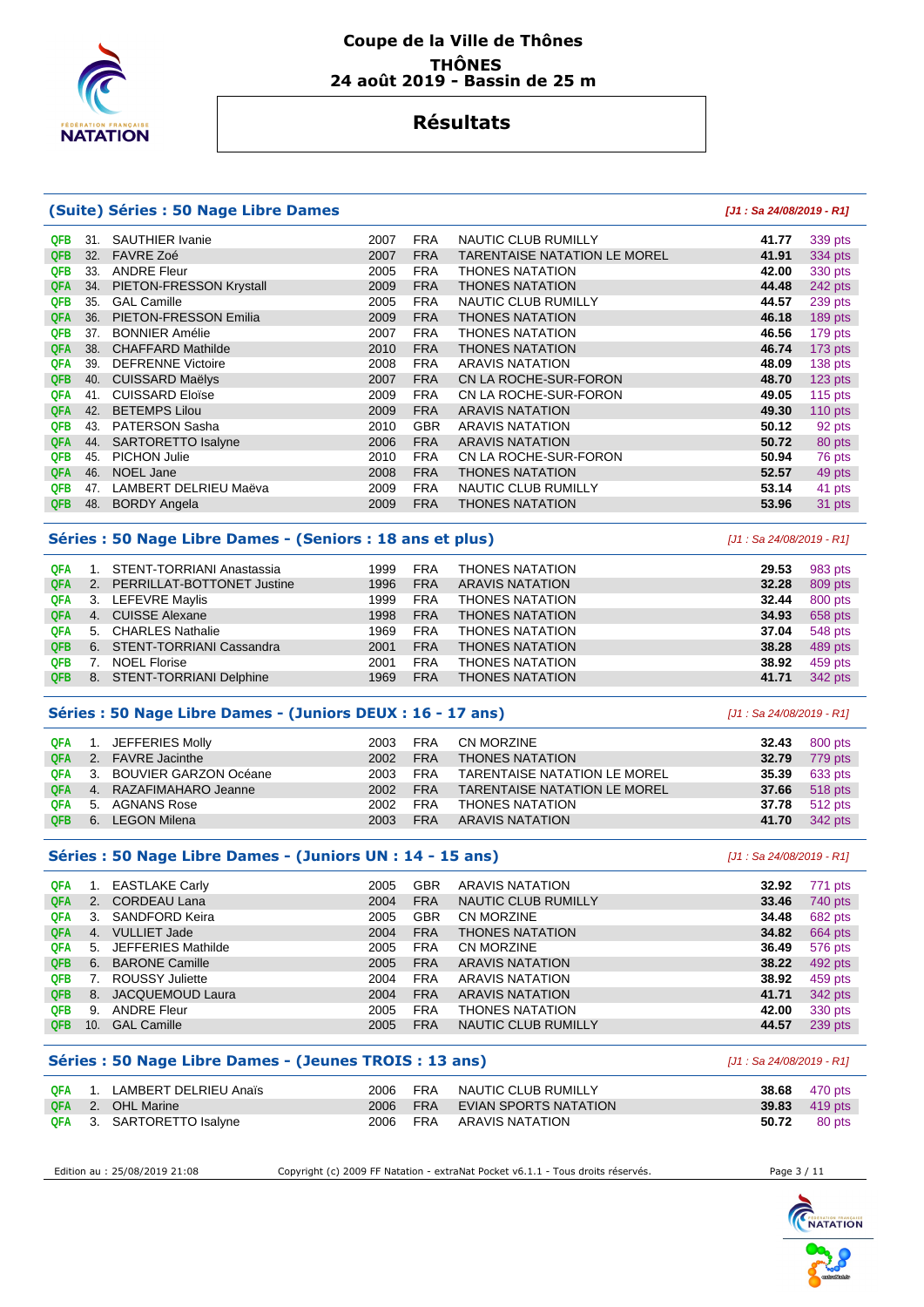

 THÔNES 24 août 2019 - Bassin de 25 m

|            |    | Séries : 50 Nage Libre Dames - (JeunesDEUX : 12 ans)          |               |            |                                     | [J1 : Sa 24/08/2019 - R1]  |           |
|------------|----|---------------------------------------------------------------|---------------|------------|-------------------------------------|----------------------------|-----------|
| <b>QFA</b> |    | 1. MOTTIER Lison                                              | 2007          | <b>FRA</b> | <b>THONES NATATION</b>              | 36.90                      | 555 pts   |
| <b>QFA</b> |    | 2. FAVRE Carline                                              | 2007          | <b>FRA</b> | <b>THONES NATATION</b>              | 37.72                      | 515 pts   |
| <b>QFA</b> |    | 3. CHAFFARD Clémence                                          | 2007          | <b>FRA</b> | <b>THONES NATATION</b>              | 39.80                      | 420 pts   |
| <b>QFA</b> |    | 4. EASTLAKE Yasmin                                            | 2007          | <b>GBR</b> | <b>ARAVIS NATATION</b>              | 39.92                      | 415 pts   |
| <b>QFA</b> |    | 5. MERMILLOD-BLONDIN Evie                                     | 2007          | <b>FRA</b> | <b>THONES NATATION</b>              | 40.08                      | 408 pts   |
| QFB        |    | 6. SAUTHIER Ivanie                                            | 2007          | <b>FRA</b> | NAUTIC CLUB RUMILLY                 | 41.77                      | 339 pts   |
| <b>QFB</b> |    | 7. FAVRE Zoé                                                  | 2007          | <b>FRA</b> | <b>TARENTAISE NATATION LE MOREL</b> | 41.91                      | 334 pts   |
| <b>QFB</b> |    | 8. BONNIER Amélie                                             | 2007          | <b>FRA</b> | <b>THONES NATATION</b>              | 46.56                      | 179 pts   |
| <b>QFB</b> |    | 9. CUISSARD Maëlys                                            | 2007          | <b>FRA</b> | CN LA ROCHE-SUR-FORON               | 48.70                      | 123 pts   |
|            |    | Séries : 50 Nage Libre Dames - (JeuneUN : 11 ans)             |               |            |                                     | [J1 : Sa 24/08/2019 - R1]  |           |
| <b>QFA</b> |    | 1. FREIXANET Elisa                                            | 2008          | <b>FRA</b> | EVIAN SPORTS NATATION               | 40.67                      | 384 pts   |
| <b>QFA</b> | 2. | <b>DEFRENNE Victoire</b>                                      | 2008          | <b>FRA</b> | <b>ARAVIS NATATION</b>              | 48.09                      | $138$ pts |
| <b>QFA</b> |    | 3. NOEL Jane                                                  | 2008          | <b>FRA</b> | <b>THONES NATATION</b>              | 52.57                      | 49 pts    |
|            |    |                                                               |               |            |                                     |                            |           |
|            |    | Séries : 50 Nage Libre Dames - (Avenirs : 6 - 10 ans)         |               |            |                                     | $[J1: Sa 24/08/2019 - R1]$ |           |
| <b>QFA</b> |    | 1. PIETON-FRESSON Krystall                                    | 2009          | <b>FRA</b> | <b>THONES NATATION</b>              | 44.48                      | 242 pts   |
| <b>QFA</b> |    | 2. PIETON-FRESSON Emilia                                      | 2009          | <b>FRA</b> | <b>THONES NATATION</b>              | 46.18                      | 189 pts   |
| <b>QFA</b> |    | 3. CHAFFARD Mathilde                                          | 2010          | <b>FRA</b> | <b>THONES NATATION</b>              | 46.74                      | 173 pts   |
| <b>QFA</b> |    | 4. CUISSARD Eloïse                                            | 2009          | <b>FRA</b> | CN LA ROCHE-SUR-FORON               | 49.05                      | 115 $pts$ |
| <b>QFA</b> |    | 5. BETEMPS Lilou                                              | 2009          | <b>FRA</b> | <b>ARAVIS NATATION</b>              | 49.30                      | 110 pts   |
| <b>QFB</b> |    | 6. PATERSON Sasha                                             | 2010          | <b>GBR</b> | <b>ARAVIS NATATION</b>              | 50.12                      | 92 pts    |
| <b>QFB</b> |    | 7. PICHON Julie                                               | 2010          | <b>FRA</b> | CN LA ROCHE-SUR-FORON               | 50.94                      | 76 pts    |
| QFB        |    | 8. LAMBERT DELRIEU Maëva                                      | 2009          | <b>FRA</b> | NAUTIC CLUB RUMILLY                 | 53.14                      | 41 pts    |
| <b>QFB</b> |    | 9. BORDY Angela                                               | 2009          | <b>FRA</b> | <b>THONES NATATION</b>              | 53.96                      | 31 pts    |
|            |    | Séries : 4x50 Nage Libre Dames - (Seniors : 18 ans et plus)   |               |            |                                     | [J1 : Sa 24/08/2019 - R1]  |           |
|            |    | 1. STENT-TORRIANI Anastassia                                  | 29.75<br>1999 | <b>FRA</b> | <b>THONES NATATION</b>              | 2:10.72                    | 935 pts   |
|            |    | <b>CUISSE Alexane</b>                                         | 34.51<br>1998 | <b>FRA</b> |                                     |                            |           |
|            |    | <b>LEFEVRE Maylis</b>                                         | 32.89<br>1999 | <b>FRA</b> |                                     |                            |           |
|            |    | <b>FAVRE</b> Jacinthe                                         | 33.57<br>2002 | <b>FRA</b> |                                     |                            |           |
|            |    | 2. AGNANS Rose                                                | 38.99<br>2002 | <b>FRA</b> | <b>THONES NATATION</b>              | 2:29.51                    | 709 pts   |
|            |    | <b>NOEL Florise</b>                                           | 38.70<br>2001 | <b>FRA</b> |                                     |                            |           |
|            |    | <b>VULLIET Jade</b>                                           | 2004<br>37.66 | <b>FRA</b> |                                     |                            |           |
|            |    | <b>STENT-TORRIANI Cassandra</b>                               | 34.16<br>2001 | <b>FRA</b> |                                     |                            |           |
|            |    | Séries : 4x50 Nage Libre Dames - (Juniors DEUX : 16 - 17 ans) |               |            |                                     | [J1: Sa 24/08/2019 - R1]   |           |
|            |    | 1. EASTLAKE Carly                                             | 33.41<br>2005 | GBR        | <b>ARAVIS NATATION</b>              | 2:33.58                    | 664 pts   |
|            |    | <b>BARONE Camille</b>                                         | 39.77<br>2005 | <b>FRA</b> |                                     |                            |           |
|            |    | <b>LEGON Milena</b>                                           | 41.29<br>2003 | <b>FRA</b> |                                     |                            |           |
|            |    | <b>EASTLAKE Yasmin</b>                                        | 39.11<br>2007 | <b>GBR</b> |                                     |                            |           |
|            |    | Séries : 4x50 Nage Libre Dames - (Juniors UN : 14 - 15 ans)   |               |            |                                     | [J1 : Sa 24/08/2019 - R1]  |           |
|            |    | 1. SAUTHIER Ivanie                                            | 41.44<br>2007 | <b>FRA</b> | NAUTIC CLUB RUMILLY                 | 2:55.45                    | 448 pts   |
|            |    | LAMBERT DELRIEU Maëva                                         | 2009<br>55.34 | <b>FRA</b> |                                     |                            |           |
|            |    | <b>GAL Camille</b>                                            | 43.01<br>2005 | <b>FRA</b> |                                     |                            |           |
|            |    | <b>CORDEAU Lana</b>                                           | 35.66<br>2004 | <b>FRA</b> |                                     |                            |           |
|            |    |                                                               |               |            |                                     |                            |           |
|            |    |                                                               |               |            |                                     |                            |           |
|            |    |                                                               |               |            |                                     |                            |           |

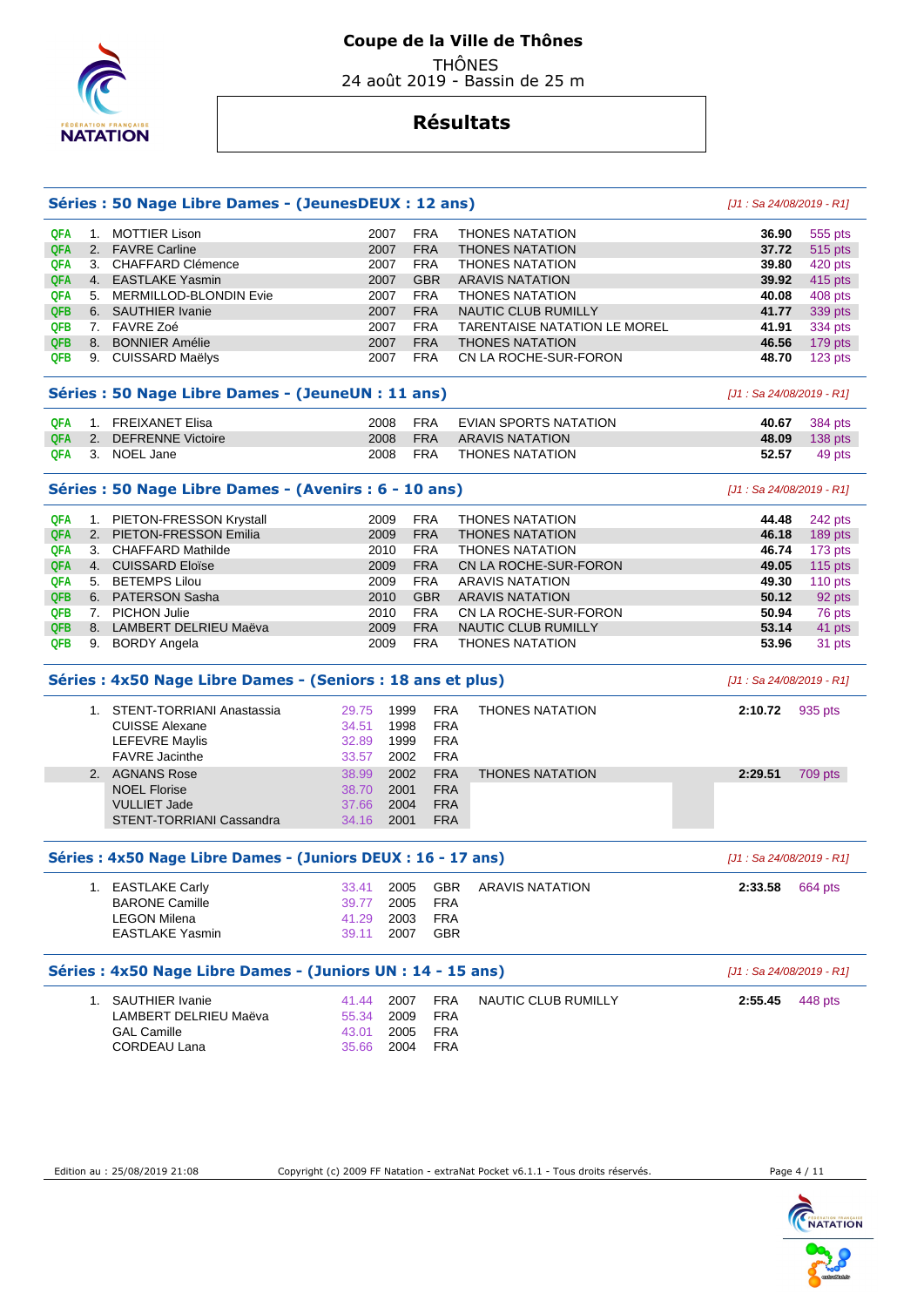

# **Coupe de la Ville de Thônes**

 THÔNES 24 août 2019 - Bassin de 25 m

# **Résultats**

|    | Séries : 4x50 Nage Libre Dames - (Jeunes TROIS : 13 ans)                             |                                  |                              |                                                      |                        |         | [J1: Sa 24/08/2019 - R1]  |
|----|--------------------------------------------------------------------------------------|----------------------------------|------------------------------|------------------------------------------------------|------------------------|---------|---------------------------|
|    | 1. DEFRENNE Victoire<br>PATERSON Sasha<br>SARTORETTO Isalyne<br><b>BETEMPS Lilou</b> | 48.01<br>52.24<br>54.43<br>50.52 | 2008<br>2010<br>2006<br>2009 | <b>FRA</b><br><b>GBR</b><br><b>FRA</b><br><b>FRA</b> | <b>ARAVIS NATATION</b> | 3:25.20 | 222 pts                   |
|    | Séries : 4x50 Nage Libre Dames - (JeunesDEUX : 12 ans)                               |                                  |                              |                                                      |                        |         | [J1: Sa 24/08/2019 - R1]  |
|    | 1. FAVRE Carline                                                                     | 38.30                            | 2007                         | <b>FRA</b>                                           | <b>THONES NATATION</b> | 2:49.56 | 502 pts                   |
|    | <b>BONNIER Amélie</b>                                                                | 48.08                            | 2007                         | <b>FRA</b>                                           |                        |         |                           |
|    | CHAFFARD Clémence                                                                    | 42.60                            | 2007                         | <b>FRA</b>                                           |                        |         |                           |
|    | <b>MOTTIER Lison</b>                                                                 | 40.58                            | 2007                         | <b>FRA</b>                                           |                        |         |                           |
|    | Séries : 4x50 Nage Libre Dames - (JeuneUN : 11 ans)                                  |                                  |                              |                                                      |                        |         | [J1: Sa 24/08/2019 - R1]  |
|    | 1. CHAFFARD Mathilde                                                                 | 46.47                            | 2010                         | <b>FRA</b>                                           | <b>THONES NATATION</b> | 3:16.84 | 278 pts                   |
|    | PIETON-FRESSON Krystall                                                              | 46.47                            | 2009                         | <b>FRA</b>                                           |                        |         |                           |
|    | PIETON-FRESSON Emilia<br><b>NOEL Jane</b>                                            | 49.37<br>54.53                   | 2009<br>2008                 | <b>FRA</b><br><b>FRA</b>                             |                        |         |                           |
|    |                                                                                      |                                  |                              |                                                      |                        |         |                           |
|    | Séries : 4x50 4 Nages Dames - (Seniors : 18 ans et plus)                             |                                  |                              |                                                      |                        |         | [J1: Sa 24/08/2019 - R2]  |
|    | 1. STENT-TORRIANI Anastassia                                                         | 36.25                            | 1999                         | <b>FRA</b>                                           | <b>THONES NATATION</b> | 2:27.36 | 900 pts                   |
|    | <b>LEFEVRE Maylis</b>                                                                | 40.29                            | 1999                         | <b>FRA</b>                                           |                        |         |                           |
|    | <b>CUISSE Alexane</b><br><b>FAVRE</b> Jacinthe                                       | 37.44<br>33.38                   | 1998<br>2002                 | <b>FRA</b><br><b>FRA</b>                             |                        |         |                           |
|    | 2. STENT-TORRIANI Cassandra                                                          | 44.57                            | 2001                         | <b>FRA</b>                                           | <b>THONES NATATION</b> | 2:47.18 | 692 pts                   |
|    | <b>VULLIET Jade</b>                                                                  | 43.37                            | 2004                         | <b>FRA</b>                                           |                        |         |                           |
|    | <b>AGNANS Rose</b>                                                                   | 40.43                            | 2002                         | <b>FRA</b>                                           |                        |         |                           |
|    | <b>NOEL Florise</b>                                                                  | 38.81                            | 2001                         | <b>FRA</b>                                           |                        |         |                           |
|    | 3. EASTLAKE Yasmin                                                                   | 48.06                            | 2007                         | <b>GBR</b>                                           | <b>ARAVIS NATATION</b> | 2:57.36 | 595 pts                   |
|    | <b>BARONE Camille</b><br>PERRILLAT-BOTTONET Justine                                  | 49.73<br>36.92                   | 2005<br>1996                 | <b>FRA</b><br><b>FRA</b>                             |                        |         |                           |
|    | JACQUEMOUD Laura                                                                     | 42.65                            | 2004                         | <b>FRA</b>                                           |                        |         |                           |
|    | Séries : 4x50 4 Nages Dames - (Juniors DEUX : 16 - 17 ans)                           |                                  |                              |                                                      |                        |         | [J1: Sa 24/08/2019 - R2]  |
|    |                                                                                      |                                  |                              |                                                      |                        |         |                           |
|    | 1. PATERSON Sasha<br><b>DEFRENNE Victoire</b>                                        | 58.93<br>58.79                   | 2010<br>2008                 | <b>GBR</b><br><b>FRA</b>                             | <b>ARAVIS NATATION</b> | 3:43.70 | 248 pts                   |
|    | <b>LEGON Milena</b>                                                                  | 51.14                            | 2003                         | <b>FRA</b>                                           |                        |         |                           |
|    | SARTORETTO Isalyne                                                                   | 54.84                            | 2006                         | <b>FRA</b>                                           |                        |         |                           |
|    | Séries : 4x50 4 Nages Dames - (Juniors UN : 14 - 15 ans)                             |                                  |                              |                                                      |                        |         | [J1 : Sa 24/08/2019 - R2] |
|    | 1. CORDEAU Lana                                                                      | 42.70                            | 2004                         | <b>FRA</b>                                           | NAUTIC CLUB RUMILLY    | 3:01.17 | 561 pts                   |
|    | <b>GAL Camille</b>                                                                   | 50.54                            | 2005                         | <b>FRA</b>                                           |                        |         |                           |
|    | <b>LAMBERT DELRIEU Anaïs</b>                                                         | 46.38                            | 2006                         | <b>FRA</b>                                           |                        |         |                           |
|    | <b>SAUTHIER Ivanie</b>                                                               | 41.55                            | 2007                         | <b>FRA</b>                                           |                        |         |                           |
|    | Séries : 4x50 4 Nages Dames - (JeunesDEUX : 12 ans)                                  |                                  |                              |                                                      |                        |         | [J1 : Sa 24/08/2019 - R2] |
| 1. | MERMILLOD-BLONDIN Evie                                                               | 50.70                            | 2007                         | <b>FRA</b>                                           | <b>THONES NATATION</b> | 3:16.00 | 438 pts                   |
|    | <b>CHAFFARD Clémence</b>                                                             | 50.96                            | 2007                         | <b>FRA</b>                                           |                        |         |                           |
|    | <b>FAVRE Carline</b>                                                                 | 47.69                            | 2007                         | <b>FRA</b>                                           |                        |         |                           |
|    | <b>MOTTIER Lison</b>                                                                 | 46.65                            | 2007                         | <b>FRA</b>                                           |                        |         |                           |
|    |                                                                                      |                                  |                              |                                                      |                        |         |                           |

Edition au : 25/08/2019 21:08 Copyright (c) 2009 FF Natation - extraNat Pocket v6.1.1 - Tous droits réservés. Page 5 / 11

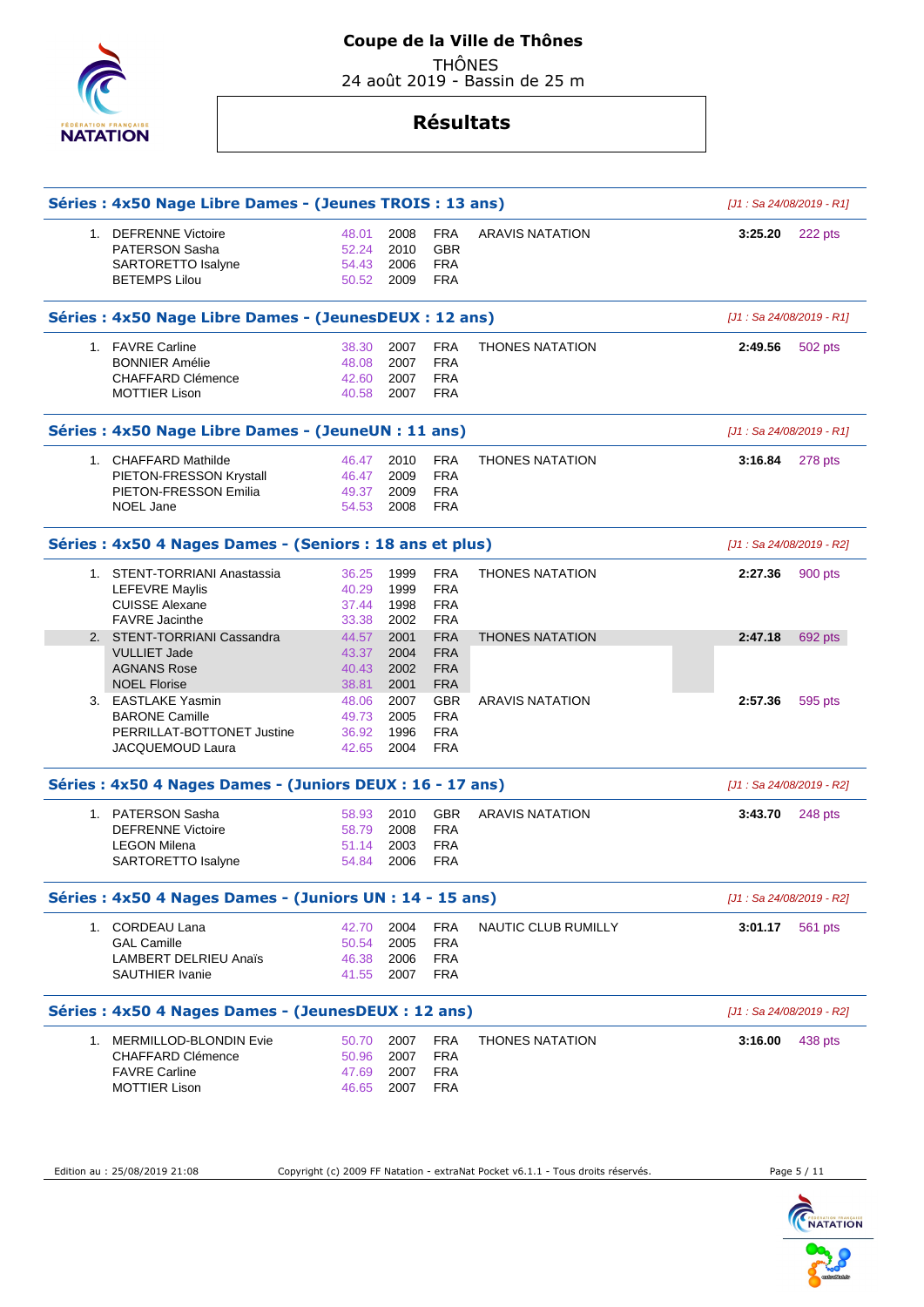

# **Coupe de la Ville de Thônes**

 THÔNES 24 août 2019 - Bassin de 25 m

|                                                                 | Séries: 4x50 4 Nages Dames - (Avenirs: 6 - 10 ans) |            |                                     | [J1 : Sa 24/08/2019 - R2] |                                                                                                            |
|-----------------------------------------------------------------|----------------------------------------------------|------------|-------------------------------------|---------------------------|------------------------------------------------------------------------------------------------------------|
| 1. PIETON-FRESSON Emilia                                        | 1:04.74<br>2009                                    | <b>FRA</b> | <b>THONES NATATION</b>              | 4:04.51                   | 141 $pts$                                                                                                  |
| <b>BORDY Angela</b>                                             | 59.47<br>2009                                      | <b>FRA</b> |                                     |                           |                                                                                                            |
| <b>CHAFFARD Mathilde</b>                                        | 1:12.35<br>2010                                    | <b>FRA</b> |                                     |                           |                                                                                                            |
| PIETON-FRESSON Krystall                                         | 47.95<br>2009                                      | <b>FRA</b> |                                     |                           |                                                                                                            |
| Finale A : 50 Nage Libre Messieurs - (Seniors : 19 ans et plus) |                                                    |            |                                     | [J1: Sa 24/08/2019 - R2]  |                                                                                                            |
| 1. SOCHA Adrien                                                 | 1998                                               | <b>FRA</b> | <b>THONES NATATION</b>              | 26.36                     | 1011 pts                                                                                                   |
| 2. GAIDIOZ Kevin                                                | 1987                                               | <b>FRA</b> | <b>THONES NATATION</b>              | 26.93                     | 974 pts                                                                                                    |
| 3. QUOEX Alexis                                                 | 1995                                               | <b>FRA</b> | <b>CN MORZINE</b>                   | 27.70                     | 925 pts                                                                                                    |
| 4. COEMET Tom                                                   | 2000                                               | <b>FRA</b> | <b>THONES NATATION</b>              | 28.11                     | 899 pts                                                                                                    |
| 5. FOURNIER Samuel                                              | 1994                                               | <b>FRA</b> | <b>THONES NATATION</b>              | 28.53                     | 873 pts                                                                                                    |
| Finale B: 50 Nage Libre Messieurs - (Seniors: 19 ans et plus)   |                                                    |            |                                     | [J1: Sa 24/08/2019 - R2]  |                                                                                                            |
| 1. BLUDZIEN Edouard                                             | 1997                                               | <b>FRA</b> | <b>THONES NATATION</b>              | 28.64                     | 866 pts                                                                                                    |
| 2. QUOEX Maxime                                                 | 1995                                               | <b>FRA</b> | <b>CN MORZINE</b>                   | 28.85                     | 853 pts                                                                                                    |
| 3. SAUTHIER Laurent                                             | 1973                                               | <b>FRA</b> | NAUTIC CLUB RUMILLY                 | 29.72                     | 802 pts                                                                                                    |
| 3. STENT-TORRIANI Jonathan                                      | 1965                                               | <b>FRA</b> | <b>THONES NATATION</b>              | 29.72                     | 802 pts                                                                                                    |
| 5. SICRE Thibault                                               | 1991                                               | <b>FRA</b> | <b>THONES NATATION</b>              | 31.46                     | 703 pts                                                                                                    |
| Finale C : 50 Nage Libre Messieurs - (Seniors : 19 ans et plus) |                                                    |            |                                     | [J1 : Sa 24/08/2019 - R2] |                                                                                                            |
| 1. DELRIEU Stéphane                                             | 1971                                               | <b>FRA</b> | <b>NAUTIC CLUB RUMILLY</b>          | 29.84                     | 795 pts                                                                                                    |
| 2. KONYK Dimitri                                                | 1995                                               | <b>FRA</b> | <b>THONES NATATION</b>              | 34.45                     | 548 pts                                                                                                    |
| 3. BLONDEAU Ludwig                                              | 1967                                               | <b>FRA</b> | <b>THONES NATATION</b>              | 34.92                     | 525 pts                                                                                                    |
| 4. CHARLES John                                                 | 1973                                               | <b>FRA</b> | <b>THONES NATATION</b>              | 42.40                     | 230 pts                                                                                                    |
| 5. AGNANS Jean-Luc                                              | 1956                                               | FRA        | <b>THONES NATATION</b>              | 46.09                     | 128 pts                                                                                                    |
|                                                                 |                                                    |            |                                     |                           |                                                                                                            |
| Finale D : 50 Nage Libre Messieurs - (Seniors : 19 ans et plus) |                                                    |            |                                     | [J1 : Sa 24/08/2019 - R2] |                                                                                                            |
| 1. CUISSE Jean-Marie                                            | 1964                                               | FRA        | <b>THONES NATATION</b>              | 45.04                     | 154 pts                                                                                                    |
| Finale A: 50 Nage Libre Messieurs - (Juniors DEUX: 17 - 18 ans) |                                                    |            |                                     | [J1: Sa 24/08/2019 - R2]  |                                                                                                            |
| 1. CHANEL Nathan                                                | 2002                                               | FRA        | NAUTIC CLUB RUMILLY                 | 30.37                     | 764 pts                                                                                                    |
| Finale A: 50 Nage Libre Messieurs - (Juniors UN : 15 - 16 ans)  |                                                    |            |                                     | [J1: Sa 24/08/2019 - R2]  |                                                                                                            |
| 1. BELLAHCENE Yanis                                             | 2003                                               | FRA        | CN LA ROCHE-SUR-FORON               | 28.87                     |                                                                                                            |
| 2. PIASCO Lucas                                                 | 2004                                               | <b>FRA</b> | <b>TARENTAISE NATATION LE MOREL</b> | 29.51                     |                                                                                                            |
| 3. DEMEY Léo                                                    | 2004                                               | <b>FRA</b> | CN MORZINE                          | 29.70                     |                                                                                                            |
| 4. CHARLES Mathieu                                              | 2003                                               | <b>FRA</b> | <b>THONES NATATION</b>              | 31.08                     |                                                                                                            |
| 5. PACCARD Teddy                                                | 2003                                               | FRA        | <b>THONES NATATION</b>              | 31.50                     |                                                                                                            |
| Finale B: 50 Nage Libre Messieurs - (Juniors UN : 15 - 16 ans)  |                                                    |            |                                     | [J1: Sa 24/08/2019 - R2]  |                                                                                                            |
| 1. THORENS Paul                                                 | 2004                                               | <b>FRA</b> | CN MORZINE                          | 32.44                     |                                                                                                            |
| 2. RUFFIER Andréa                                               | 2004                                               | <b>FRA</b> | <b>TARENTAISE NATATION LE MOREL</b> | 32.90                     |                                                                                                            |
| 3. CROS Arthur                                                  | 2004                                               | FRA        | <b>ARAVIS NATATION</b>              | 33.18                     |                                                                                                            |
| 4. CLOT Axel                                                    | 2003                                               | <b>FRA</b> | <b>TARENTAISE NATATION LE MOREL</b> | 36.76                     |                                                                                                            |
| 5. NOEL Titouan                                                 | 2004                                               | FRA        | <b>THONES NATATION</b>              | 36.96                     | 852 pts<br>814 pts<br>803 pts<br>724 pts<br>700 pts<br>650 pts<br>626 pts<br>611 pts<br>441 pts<br>433 pts |
| Finale C: 50 Nage Libre Messieurs - (Juniors UN: 15 - 16 ans)   |                                                    |            |                                     | [J1 : Sa 24/08/2019 - R2] |                                                                                                            |

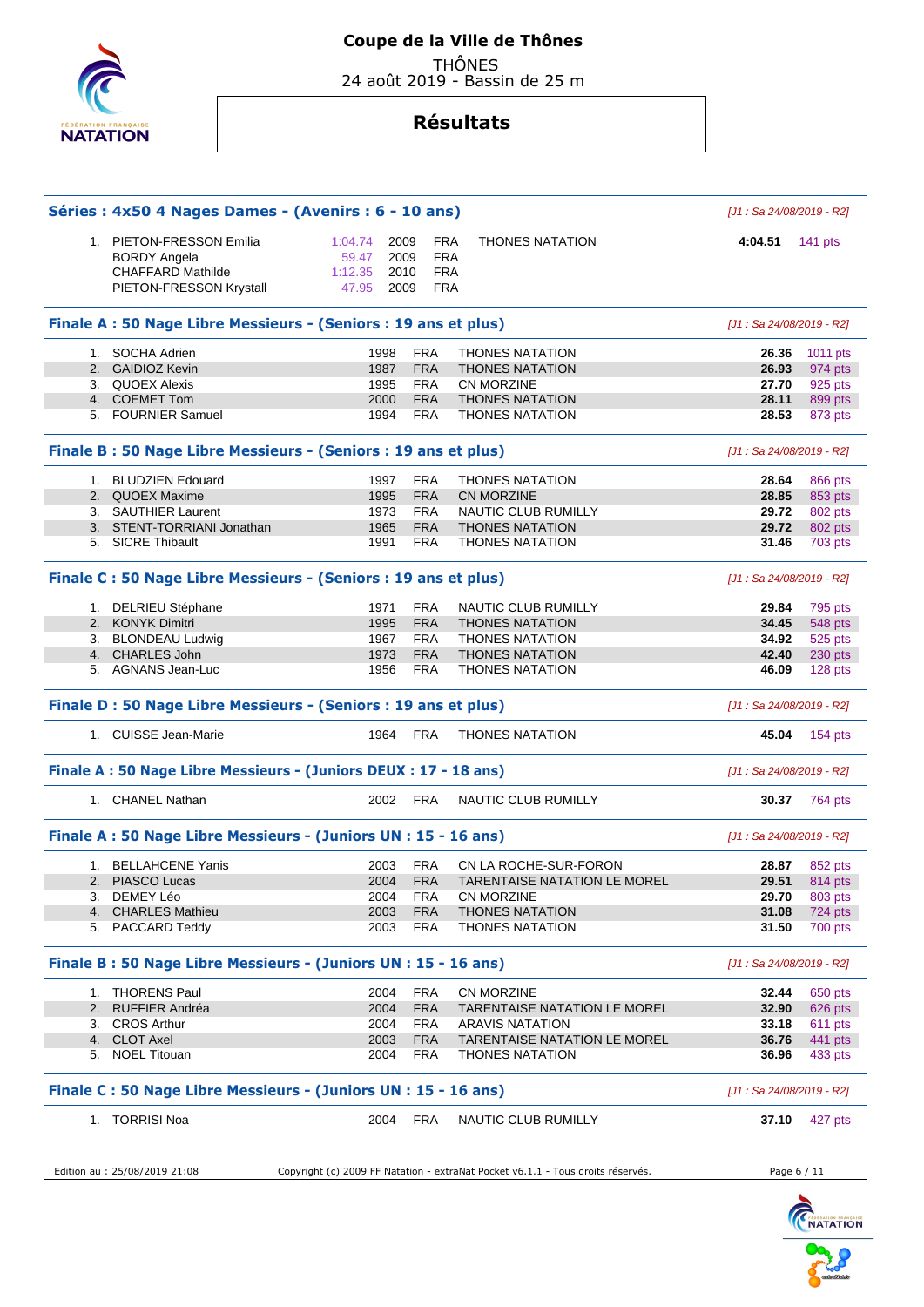

24 août 2019 - Bassin de 25 m

|            | Finale A : 50 Nage Libre Messieurs - (Jeunes Trois : 14 ans) |              |                   |                                                                                 | [J1 : Sa 24/08/2019 - R2]  |                  |
|------------|--------------------------------------------------------------|--------------|-------------------|---------------------------------------------------------------------------------|----------------------------|------------------|
|            | 1. CHANEL Cyril                                              | 2005         | <b>FRA</b>        | NAUTIC CLUB RUMILLY                                                             | 32.58                      | 642 pts          |
|            | 2. BLUDZIEN Pierre                                           | 2005         | <b>FRA</b>        | <b>THONES NATATION</b>                                                          | 33.61                      | 589 pts          |
|            | 3. GOY Lucas                                                 | 2005         | <b>FRA</b>        | <b>THONES NATATION</b>                                                          | 33.82                      | 579 pts          |
|            | 4. PATTY Romain                                              | 2005         | <b>FRA</b>        | <b>THONES NATATION</b>                                                          | 34.93                      | 525 pts          |
|            | 5. RAZAFIMAHARO Achille                                      | 2005         | FRA               | <b>TARENTAISE NATATION LE MOREL</b>                                             | 35.00                      | 521 pts          |
|            |                                                              |              |                   |                                                                                 |                            |                  |
|            | Finale B: 50 Nage Libre Messieurs - (Jeunes Trois: 14 ans)   |              |                   |                                                                                 | [J1 : Sa 24/08/2019 - R2]  |                  |
|            | 1. CORDEAU Clement                                           | 2005         | <b>FRA</b>        | <b>NAUTIC CLUB RUMILLY</b>                                                      | 36.52                      | 452 pts          |
|            | 2. VALLA Matisse                                             | 2005         | <b>FRA</b>        | <b>THONES NATATION</b>                                                          | 39.32                      | 337 pts          |
|            | Finale A : 50 Nage Libre Messieurs - (Jeunes Deux : 13 ans)  |              |                   |                                                                                 | [J1 : Sa 24/08/2019 - R2]  |                  |
|            | 1. BLONDEAU Basile                                           | 2006         | <b>FRA</b>        | <b>THONES NATATION</b>                                                          | 34.76                      | 533 pts          |
|            | 2. MOYNE PICARD Jules                                        | 2006         | <b>FRA</b>        | CN LA ROCHE-SUR-FORON                                                           | 34.96                      | 523 pts          |
|            | 3. JACQUEMOUD Ivan                                           | 2006         | <b>FRA</b>        | <b>ARAVIS NATATION</b>                                                          | 35.77                      | 486 pts          |
|            | 4. DELOCHE Titouan                                           | 2006         | <b>FRA</b>        | <b>ARAVIS NATATION</b>                                                          | 36.38                      | 458 pts          |
|            | Finale A : 50 Nage Libre Messieurs - (Jeunes UN : 12 ans)    |              |                   |                                                                                 | [J1 : Sa 24/08/2019 - R2]  |                  |
|            | 1. SVEJENTSEV Romain                                         | 2007         | <b>FRA</b>        | <b>THONES NATATION</b>                                                          | 34.55                      | 543 pts          |
|            | 2. PICHON Antonin                                            | 2007         | <b>FRA</b>        | CN LA ROCHE-SUR-FORON                                                           | 37.11                      | 426 pts          |
|            | 3. GUSTIN Paul                                               | 2007         | FRA               | <b>THONES NATATION</b>                                                          | 50.55                      | 45 pts           |
|            |                                                              |              |                   |                                                                                 |                            |                  |
|            | Finale A : 50 Nage Libre Messieurs - (Avenirs : 6 - 11 ans)  |              |                   |                                                                                 | [J1 : Sa 24/08/2019 - R2]  |                  |
|            | 1. CROS Paul                                                 | 2008         | <b>FRA</b>        | <b>ARAVIS NATATION</b>                                                          | 37.73                      | 400 pts          |
|            | 2. DEMEY Noah                                                | 2009         | <b>FRA</b>        | CN MORZINE                                                                      | 37.84                      | 396 pts          |
|            | 3. CHICOUARD Hugo                                            | 2008         | <b>FRA</b>        | <b>THONES NATATION</b>                                                          | 40.21                      | 304 pts          |
|            | 4. LOZANO Romain                                             | 2008         | <b>FRA</b>        | <b>ARAVIS NATATION</b>                                                          | 44.09                      | 180 pts          |
|            | 5. BUYS Emilio                                               | 2009         | <b>FRA</b>        | <b>ARAVIS NATATION</b>                                                          | 45.90                      | 133 pts          |
|            | Finale B: 50 Nage Libre Messieurs - (Avenirs: 6 - 11 ans)    |              |                   |                                                                                 | [J1 : Sa 24/08/2019 - R2]  |                  |
|            | 1. FAVRE FELIX Adrien                                        | 2008         | <b>FRA</b>        | <b>ARAVIS NATATION</b>                                                          | 45.83                      | 135 pts          |
|            | 2. DEMORGE Nael                                              | 2008         | <b>FRA</b>        | <b>NAUTIC CLUB RUMILLY</b>                                                      | 45.88                      | 133 pts          |
|            | 3. ALIZARD Tylian                                            | 2008         | <b>FRA</b>        | <b>THONES NATATION</b>                                                          | 47.56                      | 96 pts           |
|            | 4. ALOGAN Erol                                               | 2008         | <b>FRA</b>        | <b>THONES NATATION</b>                                                          | 49.52                      | 60 pts           |
|            | 5. VACHERAND DENAND Karl                                     | 2008         | <b>FRA</b>        | <b>THONES NATATION</b>                                                          | 58.10                      | 1 pt             |
|            | Finale C : 50 Nage Libre Messieurs - (Avenirs : 6 - 11 ans)  |              |                   |                                                                                 | [J1 : Sa 24/08/2019 - R2]  |                  |
|            | 1. LEBRUN Camille                                            |              |                   | <b>THONES NATATION</b>                                                          | 51.96                      |                  |
|            | 2. BRUGERE Florian                                           | 2008<br>2008 | FRA<br><b>FRA</b> | NAUTIC CLUB RUMILLY                                                             | 52.35                      | 27 pts<br>23 pts |
|            |                                                              |              |                   |                                                                                 |                            |                  |
|            | <b>Séries : 50 Nage Libre Messieurs</b>                      |              |                   |                                                                                 | $[J1: Sa 24/08/2019 - R1]$ |                  |
| QFA        | 1. SOCHA Adrien                                              | 1998         | <b>FRA</b>        | <b>THONES NATATION</b>                                                          | 26.84                      | 980 pts          |
| QFA        | 2. GAIDIOZ Kevin                                             | 1987         | <b>FRA</b>        | <b>THONES NATATION</b>                                                          | 27.63                      | 929 pts          |
| QFA        | 3. COEMET Tom                                                | 2000         | <b>FRA</b>        | <b>THONES NATATION</b>                                                          | 27.82                      | 917 pts          |
| QFA        | 4. QUOEX Alexis                                              | 1995         | <b>FRA</b>        | <b>CN MORZINE</b>                                                               | 27.90                      | 912 pts          |
| QFA        | 5. FOURNIER Samuel                                           | 1994         | <b>FRA</b>        | <b>THONES NATATION</b>                                                          | 28.39                      | 882 pts          |
| <b>QFB</b> | 6. BLUDZIEN Edouard                                          | 1997         | <b>FRA</b>        | <b>THONES NATATION</b>                                                          | 28.83                      | 855 pts          |
| QFB        | 7. QUOEX Maxime                                              | 1995         | <b>FRA</b>        | CN MORZINE                                                                      | 29.16                      | 835 pts          |
| QFB        | 7. SAUTHIER Laurent                                          | 1973         | <b>FRA</b>        | NAUTIC CLUB RUMILLY                                                             | 29.16                      | 835 pts          |
| QFA        | 9. BELLAHCENE Yanis                                          | 2003         | <b>FRA</b>        | CN LA ROCHE-SUR-FORON                                                           | 29.28                      | 828 pts          |
| QFA        | 10. PIASCO Lucas                                             | 2004         | <b>FRA</b>        | TARENTAISE NATATION LE MOREL                                                    | 29.77                      | 799 pts          |
| QFA        | 11. DEMEY Léo                                                | 2004         | <b>FRA</b>        | CN MORZINE                                                                      | 29.79                      | 797 pts          |
|            | Edition au: 25/08/2019 21:08                                 |              |                   | Copyright (c) 2009 FF Natation - extraNat Pocket v6.1.1 - Tous droits réservés. | Page 7 / 11                |                  |



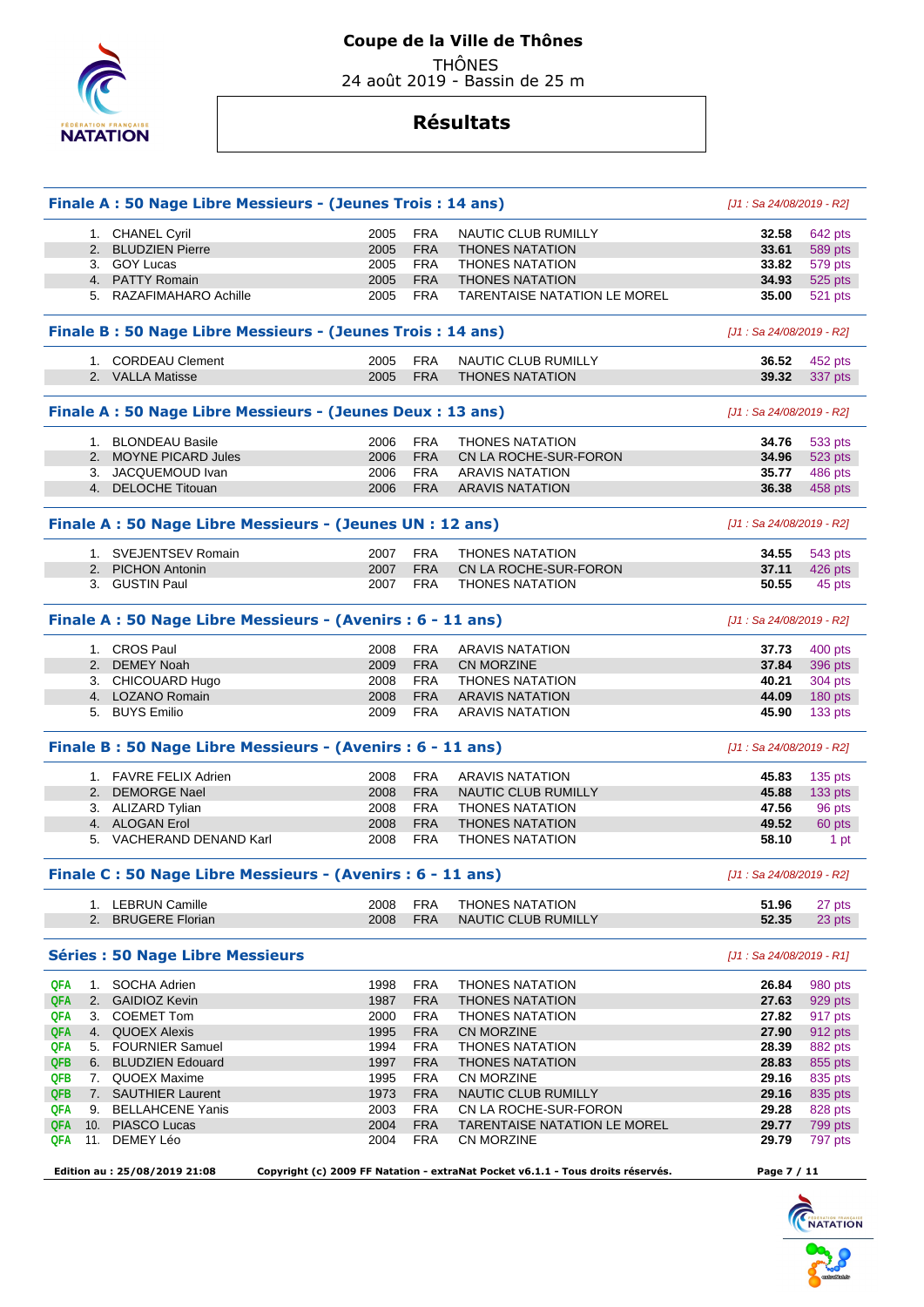

### **Résultats**

#### **(Suite) Séries : 50 Nage Libre Messieurs [J1 : Sa 24/08/2019 - R1]**

| <b>QFB</b> | 12.    | <b>SICRE Thibault</b>     | 1991 | <b>FRA</b> | <b>THONES NATATION</b>              | 30.12      | 778 pts        |
|------------|--------|---------------------------|------|------------|-------------------------------------|------------|----------------|
| QFA        | 13.    | <b>CHANEL Nathan</b>      | 2002 | <b>FRA</b> | NAUTIC CLUB RUMILLY                 | 30.35      | 765 pts        |
| <b>QFB</b> | 14.    | STENT-TORRIANI Jonathan   | 1965 | <b>FRA</b> | <b>THONES NATATION</b>              | 30.38      | <b>763 pts</b> |
| QFC        | 15.    | <b>DELRIEU Stéphane</b>   | 1971 | <b>FRA</b> | <b>NAUTIC CLUB RUMILLY</b>          | 30.49      | 757 pts        |
| QFA        | 16.    | PACCARD Teddy             | 2003 | <b>FRA</b> | <b>THONES NATATION</b>              | 30.84      | 737 pts        |
| <b>QFA</b> | 17.    | <b>CHARLES Mathieu</b>    | 2003 | <b>FRA</b> | <b>THONES NATATION</b>              | 31.44      | 704 pts        |
| QFB        | 18.    | <b>THORENS Paul</b>       | 2004 | <b>FRA</b> | <b>CN MORZINE</b>                   | 32.35      | 655 pts        |
| QFB        | 19.    | <b>RUFFIER Andréa</b>     | 2004 | <b>FRA</b> | <b>TARENTAISE NATATION LE MOREL</b> | 32.43      | 650 pts        |
| <b>QFB</b> | 20.    | <b>CROS Arthur</b>        | 2004 | <b>FRA</b> | <b>ARAVIS NATATION</b>              | 32.65      | 639 pts        |
| <b>QFA</b> | 21.    | <b>GOY Lucas</b>          | 2005 | <b>FRA</b> | <b>THONES NATATION</b>              | 33.21      | 610 pts        |
| QFA        | 22.    | <b>CHANEL Cyril</b>       | 2005 | <b>FRA</b> | <b>NAUTIC CLUB RUMILLY</b>          | 33.82      | 579 pts        |
| <b>QFA</b> | 23.    | <b>SVEJENTSEV Romain</b>  | 2007 | <b>FRA</b> | <b>THONES NATATION</b>              | 34.06      | 567 pts        |
| <b>QFA</b> | 24.    | <b>BLUDZIEN Pierre</b>    | 2005 | <b>FRA</b> | <b>THONES NATATION</b>              | 34.64      | 539 pts        |
| <b>QFA</b> | 25.    | <b>BLONDEAU Basile</b>    | 2006 | <b>FRA</b> | <b>THONES NATATION</b>              | 34.70      | 536 pts        |
| <b>QFB</b> | 26.    | <b>NOEL Titouan</b>       | 2004 | <b>FRA</b> | <b>THONES NATATION</b>              | 35.00      | 521 pts        |
| QFC        | 27.    | <b>BLONDEAU Ludwig</b>    | 1967 | <b>FRA</b> | <b>THONES NATATION</b>              | 35.03      | 520 pts        |
| QFC        | 28.    | <b>KONYK Dimitri</b>      | 1995 | <b>FRA</b> | <b>THONES NATATION</b>              | 35.05      | <b>519 pts</b> |
| <b>QFA</b> | 29.    | RAZAFIMAHARO Achille      | 2005 | <b>FRA</b> | <b>TARENTAISE NATATION LE MOREL</b> | 35.21      | 512 pts        |
| <b>QFA</b> | 30.    | <b>PATTY Romain</b>       | 2005 | <b>FRA</b> | <b>THONES NATATION</b>              | 35.23      | <b>511 pts</b> |
| <b>QFA</b> | 31.    | <b>MOYNE PICARD Jules</b> | 2006 | <b>FRA</b> | CN LA ROCHE-SUR-FORON               | 35.54      | 496 pts        |
| <b>QFB</b> | 32.    | <b>CORDEAU Clement</b>    | 2005 | <b>FRA</b> | NAUTIC CLUB RUMILLY                 | 36.40      | 457 pts        |
| QFB        | 33.    | <b>CLOT Axel</b>          | 2003 | <b>FRA</b> | TARENTAISE NATATION LE MOREL        | 36.50      | 453 pts        |
| QFA        | 34.    | <b>DELOCHE Titouan</b>    | 2006 | <b>FRA</b> | <b>ARAVIS NATATION</b>              | 37.19      | 423 pts        |
| <b>QFA</b> | 35.    | <b>PICHON Antonin</b>     | 2007 | <b>FRA</b> | CN LA ROCHE-SUR-FORON               | 37.56      | 407 pts        |
| QFC        | 36.    | <b>TORRISI Noa</b>        | 2004 | <b>FRA</b> | <b>NAUTIC CLUB RUMILLY</b>          | 37.62      | 405 pts        |
| <b>QFA</b> | 37.    | <b>CROS Paul</b>          | 2008 | <b>FRA</b> | <b>ARAVIS NATATION</b>              | 37.99      | 389 pts        |
| <b>QFB</b> | 38.    | <b>VALLA Matisse</b>      | 2005 | <b>FRA</b> | <b>THONES NATATION</b>              | 38.24      | 379 pts        |
| <b>QFA</b> | 39.    | <b>DEMEY Noah</b>         | 2009 | <b>FRA</b> | CN MORZINE                          | 38.48      | 370 pts        |
| <b>QFA</b> | 40.    | JACQUEMOUD Ivan           | 2006 | <b>FRA</b> | <b>ARAVIS NATATION</b>              | 38.70      | <b>361 pts</b> |
| <b>QFA</b> | 41.    | <b>CHICOUARD Hugo</b>     | 2008 | <b>FRA</b> | <b>THONES NATATION</b>              | 41.27      | 267 pts        |
| QFC        | 42.    | <b>CHARLES John</b>       | 1973 | <b>FRA</b> | <b>THONES NATATION</b>              | 42.50      | 227 pts        |
| <b>QFA</b> |        | 43. LOZANO Romain         | 2008 | <b>FRA</b> | <b>ARAVIS NATATION</b>              | 44.90      | 158 pts        |
| QFA        | 44.    | <b>BUYS Emilio</b>        | 2009 | <b>FRA</b> | <b>ARAVIS NATATION</b>              | 45.88      | 133 pts        |
| QFB        | 45.    | <b>FAVRE FELIX Adrien</b> | 2008 | <b>FRA</b> | <b>ARAVIS NATATION</b>              | 45.90      | 133 pts        |
| QFC        | 46.    | <b>AGNANS Jean-Luc</b>    | 1956 | <b>FRA</b> | <b>THONES NATATION</b>              | 45.97      | 131 pts        |
| <b>QFB</b> | 47.    | <b>ALIZARD Tylian</b>     | 2008 | <b>FRA</b> | <b>THONES NATATION</b>              | 46.28      | 124 pts        |
| QFD        | 48.    | <b>CUISSE Jean-Marie</b>  | 1964 | <b>FRA</b> | <b>THONES NATATION</b>              | 46.38      | 122 pts        |
| <b>QFA</b> | 49.    | <b>GUSTIN Paul</b>        | 2007 | <b>FRA</b> | <b>THONES NATATION</b>              | 47.35      | $100$ pts      |
| <b>QFB</b> | 50.    | <b>ALOGAN Erol</b>        | 2008 | <b>FRA</b> | <b>THONES NATATION</b>              | 48.63      | 76 pts         |
| <b>QFB</b> | 51.    | <b>DEMORGE Nael</b>       | 2008 | <b>FRA</b> | NAUTIC CLUB RUMILLY                 | 49.96      | 54 pts         |
| <b>QFB</b> | 52.    | VACHERAND DENAND Karl     | 2008 | <b>FRA</b> | <b>THONES NATATION</b>              | 51.70      | 30 pts         |
| QFC        | 53.    | <b>BRUGERE Florian</b>    | 2008 | <b>FRA</b> | NAUTIC CLUB RUMILLY                 | 52.81      | 19 pts         |
| QFC        | 54.    | <b>LEBRUN Camille</b>     | 2008 | <b>FRA</b> | <b>THONES NATATION</b>              | 53.84      | 11 pts         |
|            | $\sim$ | <b>JOCHUM Adrien</b>      | 2004 | <b>FRA</b> | <b>CN MORZINE</b>                   | <b>DNS</b> |                |

#### **Séries : 50 Nage Libre Messieurs - (Seniors : 19 ans et plus)** [J1 : Sa 24/08/2019 - R1]

| <b>QFA</b> |                | SOCHA Adrien            | 1998 | <b>FRA</b> | <b>THONES NATATION</b>     | 26.84 | 980 pts |
|------------|----------------|-------------------------|------|------------|----------------------------|-------|---------|
| <b>QFA</b> | 2.             | <b>GAIDIOZ Kevin</b>    | 1987 | <b>FRA</b> | <b>THONES NATATION</b>     | 27.63 | 929 pts |
| <b>QFA</b> | 3.             | <b>COEMET Tom</b>       | 2000 | <b>FRA</b> | <b>THONES NATATION</b>     | 27.82 | 917 pts |
| <b>QFA</b> | 4.             | <b>QUOEX Alexis</b>     | 1995 | <b>FRA</b> | <b>CN MORZINE</b>          | 27.90 | 912 pts |
| <b>QFA</b> | 5.             | <b>FOURNIER Samuel</b>  | 1994 | <b>FRA</b> | <b>THONES NATATION</b>     | 28.39 | 882 pts |
| QFB        | 6.             | <b>BLUDZIEN Edouard</b> | 1997 | <b>FRA</b> | <b>THONES NATATION</b>     | 28.83 | 855 pts |
| <b>QFB</b> | 7.             | QUOEX Maxime            | 1995 | <b>FRA</b> | <b>CN MORZINE</b>          | 29.16 | 835 pts |
| <b>QFB</b> | 7 <sub>1</sub> | <b>SAUTHIER Laurent</b> | 1973 | <b>FRA</b> | <b>NAUTIC CLUB RUMILLY</b> | 29.16 | 835 pts |
| <b>QFB</b> | 9.             | <b>SICRE Thibault</b>   | 1991 | <b>FRA</b> | THONES NATATION            | 30.12 | 778 pts |
| <b>QFB</b> | 10.            | STENT-TORRIANI Jonathan | 1965 | <b>FRA</b> | <b>THONES NATATION</b>     | 30.38 | 763 pts |
| QFC.       | 11             | DELRIEU Stéphane        | 1971 | <b>FRA</b> | NAUTIC CLUB RUMILLY        | 30.49 | 757 pts |

 **Edition au : 25/08/2019 21:08 Copyright (c) 2009 FF Natation - extraNat Pocket v6.1.1 - Tous droits réservés. Page 8 / 11** 

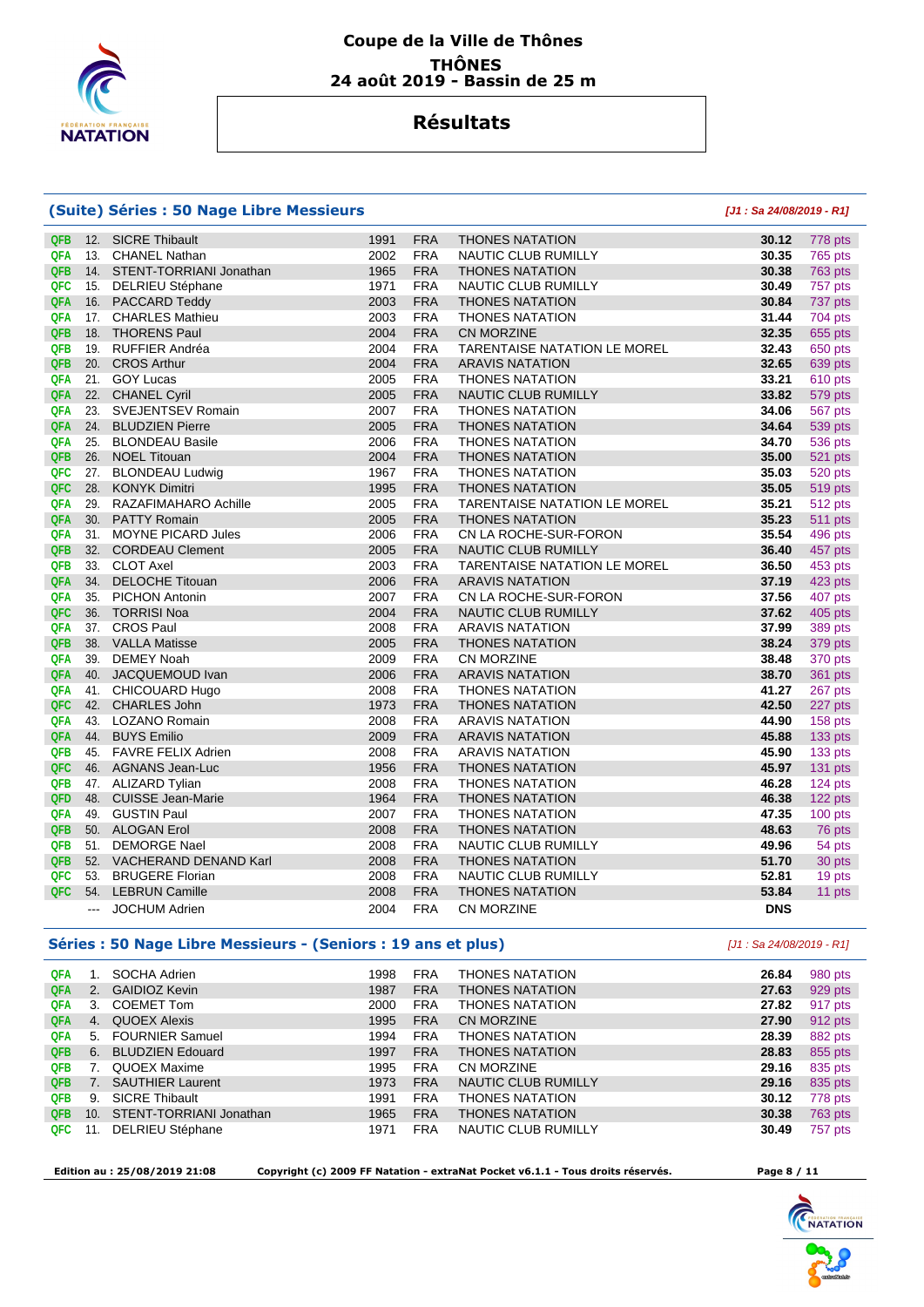

|            | (Suite) Séries : 50 Nage Libre Messieurs - (Seniors : 19 ans et plus) |      |            |                                                                                 | [J1: Sa 24/08/2019 - R1]   |           |
|------------|-----------------------------------------------------------------------|------|------------|---------------------------------------------------------------------------------|----------------------------|-----------|
| QFC        | 12. BLONDEAU Ludwig                                                   | 1967 | <b>FRA</b> | <b>THONES NATATION</b>                                                          | 35.03                      | 520 pts   |
| QFC        | 13. KONYK Dimitri                                                     | 1995 | <b>FRA</b> | <b>THONES NATATION</b>                                                          | 35.05                      | 519 pts   |
| QFC        | 14. CHARLES John                                                      | 1973 | <b>FRA</b> | <b>THONES NATATION</b>                                                          | 42.50                      | 227 pts   |
| QFC        | 15. AGNANS Jean-Luc                                                   | 1956 | <b>FRA</b> | <b>THONES NATATION</b>                                                          | 45.97                      | 131 pts   |
| QFD        | 16. CUISSE Jean-Marie                                                 | 1964 | <b>FRA</b> | <b>THONES NATATION</b>                                                          | 46.38                      | 122 pts   |
|            | Séries : 50 Nage Libre Messieurs - (Juniors DEUX : 17 - 18 ans)       |      |            |                                                                                 | $[J1: Sa 24/08/2019 - R1]$ |           |
| QFA        | 1. CHANEL Nathan                                                      | 2002 | <b>FRA</b> | <b>NAUTIC CLUB RUMILLY</b>                                                      | 30.35                      | 765 pts   |
|            |                                                                       |      |            |                                                                                 |                            |           |
|            | Séries : 50 Nage Libre Messieurs - (Juniors UN : 15 - 16 ans)         |      |            |                                                                                 | [J1 : Sa 24/08/2019 - R1]  |           |
| <b>QFA</b> | 1. BELLAHCENE Yanis                                                   | 2003 | <b>FRA</b> | CN LA ROCHE-SUR-FORON                                                           | 29.28                      | 828 pts   |
| QFA        | 2. PIASCO Lucas                                                       | 2004 | <b>FRA</b> | <b>TARENTAISE NATATION LE MOREL</b>                                             | 29.77                      | 799 pts   |
| QFA        | 3. DEMEY Léo                                                          | 2004 | <b>FRA</b> | CN MORZINE                                                                      | 29.79                      | 797 pts   |
| <b>QFA</b> | 4. PACCARD Teddy                                                      | 2003 | <b>FRA</b> | <b>THONES NATATION</b>                                                          | 30.84                      | 737 pts   |
| QFA        | 5. CHARLES Mathieu                                                    | 2003 | <b>FRA</b> | <b>THONES NATATION</b>                                                          | 31.44                      | 704 pts   |
| <b>QFB</b> | 6. THORENS Paul                                                       | 2004 | <b>FRA</b> | <b>CN MORZINE</b>                                                               | 32.35                      | 655 pts   |
| <b>QFB</b> | 7. RUFFIER Andréa                                                     | 2004 | <b>FRA</b> | <b>TARENTAISE NATATION LE MOREL</b>                                             | 32.43                      | 650 pts   |
| <b>QFB</b> | 8. CROS Arthur                                                        | 2004 | <b>FRA</b> | <b>ARAVIS NATATION</b>                                                          | 32.65                      | 639 pts   |
| QFB        | 9. NOEL Titouan                                                       | 2004 | <b>FRA</b> | <b>THONES NATATION</b>                                                          | 35.00                      | 521 pts   |
| <b>QFB</b> | 10. CLOT Axel                                                         | 2003 | <b>FRA</b> | <b>TARENTAISE NATATION LE MOREL</b>                                             | 36.50                      | 453 pts   |
| QFC        | 11. TORRISI Noa                                                       | 2004 | <b>FRA</b> | NAUTIC CLUB RUMILLY                                                             | 37.62                      | 405 pts   |
|            | --- JOCHUM Adrien                                                     | 2004 | <b>FRA</b> | CN MORZINE                                                                      | <b>DNS</b>                 |           |
|            | Séries : 50 Nage Libre Messieurs - (Jeunes Trois : 14 ans)            |      |            |                                                                                 | [J1: Sa 24/08/2019 - R1]   |           |
| <b>QFA</b> | 1. GOY Lucas                                                          | 2005 | <b>FRA</b> | <b>THONES NATATION</b>                                                          | 33.21                      | 610 pts   |
| QFA        | 2. CHANEL Cyril                                                       | 2005 | <b>FRA</b> | NAUTIC CLUB RUMILLY                                                             | 33.82                      | 579 pts   |
| QFA        | 3. BLUDZIEN Pierre                                                    | 2005 | <b>FRA</b> | <b>THONES NATATION</b>                                                          | 34.64                      | 539 pts   |
| <b>QFA</b> | 4. RAZAFIMAHARO Achille                                               | 2005 | <b>FRA</b> | <b>TARENTAISE NATATION LE MOREL</b>                                             | 35.21                      | 512 pts   |
| <b>QFA</b> | 5. PATTY Romain                                                       | 2005 | <b>FRA</b> | <b>THONES NATATION</b>                                                          | 35.23                      | 511 pts   |
| <b>QFB</b> | 6. CORDEAU Clement                                                    | 2005 | <b>FRA</b> | NAUTIC CLUB RUMILLY                                                             | 36.40                      | 457 pts   |
| QFB        | 7. VALLA Matisse                                                      | 2005 | <b>FRA</b> | <b>THONES NATATION</b>                                                          | 38.24                      | 379 pts   |
|            | Séries : 50 Nage Libre Messieurs - (Jeunes Deux : 13 ans)             |      |            |                                                                                 | $[J1: Sa 24/08/2019 - R1]$ |           |
| <b>QFA</b> | 1. BLONDEAU Basile                                                    | 2006 | <b>FRA</b> | <b>THONES NATATION</b>                                                          | 34.70                      | 536 pts   |
| <b>QFA</b> | 2. MOYNE PICARD Jules                                                 | 2006 | <b>FRA</b> | CN LA ROCHE-SUR-FORON                                                           | 35.54                      | 496 pts   |
| QFA        | 3. DELOCHE Titouan                                                    | 2006 | <b>FRA</b> | <b>ARAVIS NATATION</b>                                                          | 37.19                      | 423 pts   |
| QFA        | 4. JACQUEMOUD Ivan                                                    | 2006 | <b>FRA</b> | <b>ARAVIS NATATION</b>                                                          | 38.70                      | 361 pts   |
|            | Séries : 50 Nage Libre Messieurs - (Jeunes UN : 12 ans)               |      |            |                                                                                 | $[J1: Sa 24/08/2019 - R1]$ |           |
| QFA        | 1. SVEJENTSEV Romain                                                  | 2007 | <b>FRA</b> | <b>THONES NATATION</b>                                                          | 34.06                      | 567 pts   |
| QFA        | 2. PICHON Antonin                                                     | 2007 | <b>FRA</b> | CN LA ROCHE-SUR-FORON                                                           | 37.56                      | 407 pts   |
| QFA        | 3. GUSTIN Paul                                                        | 2007 | FRA        | <b>THONES NATATION</b>                                                          | 47.35                      | $100$ pts |
|            | Séries : 50 Nage Libre Messieurs - (Avenirs : 6 - 11 ans)             |      |            |                                                                                 | [J1: Sa 24/08/2019 - R1]   |           |
| QFA        | 1. CROS Paul                                                          | 2008 | <b>FRA</b> | <b>ARAVIS NATATION</b>                                                          | 37.99                      | 389 pts   |
| <b>QFA</b> | 2. DEMEY Noah                                                         | 2009 | <b>FRA</b> | CN MORZINE                                                                      | 38.48                      | 370 pts   |
| QFA        | 3. CHICOUARD Hugo                                                     | 2008 | <b>FRA</b> | <b>THONES NATATION</b>                                                          | 41.27                      | 267 pts   |
| QFA        | 4. LOZANO Romain                                                      | 2008 | <b>FRA</b> | <b>ARAVIS NATATION</b>                                                          | 44.90                      | 158 pts   |
| QFA        | 5. BUYS Emilio                                                        | 2009 | <b>FRA</b> | ARAVIS NATATION                                                                 | 45.88                      | 133 pts   |
| QFB        | 6. FAVRE FELIX Adrien                                                 | 2008 | <b>FRA</b> | <b>ARAVIS NATATION</b>                                                          | 45.90                      | 133 pts   |
| QFB        | 7. ALIZARD Tylian                                                     | 2008 | <b>FRA</b> | <b>THONES NATATION</b>                                                          | 46.28                      | 124 pts   |
|            |                                                                       |      |            |                                                                                 |                            |           |
|            | Edition au: 25/08/2019 21:08                                          |      |            | Copyright (c) 2009 FF Natation - extraNat Pocket v6.1.1 - Tous droits réservés. | Page 9 / 11                |           |
|            |                                                                       |      |            |                                                                                 |                            |           |

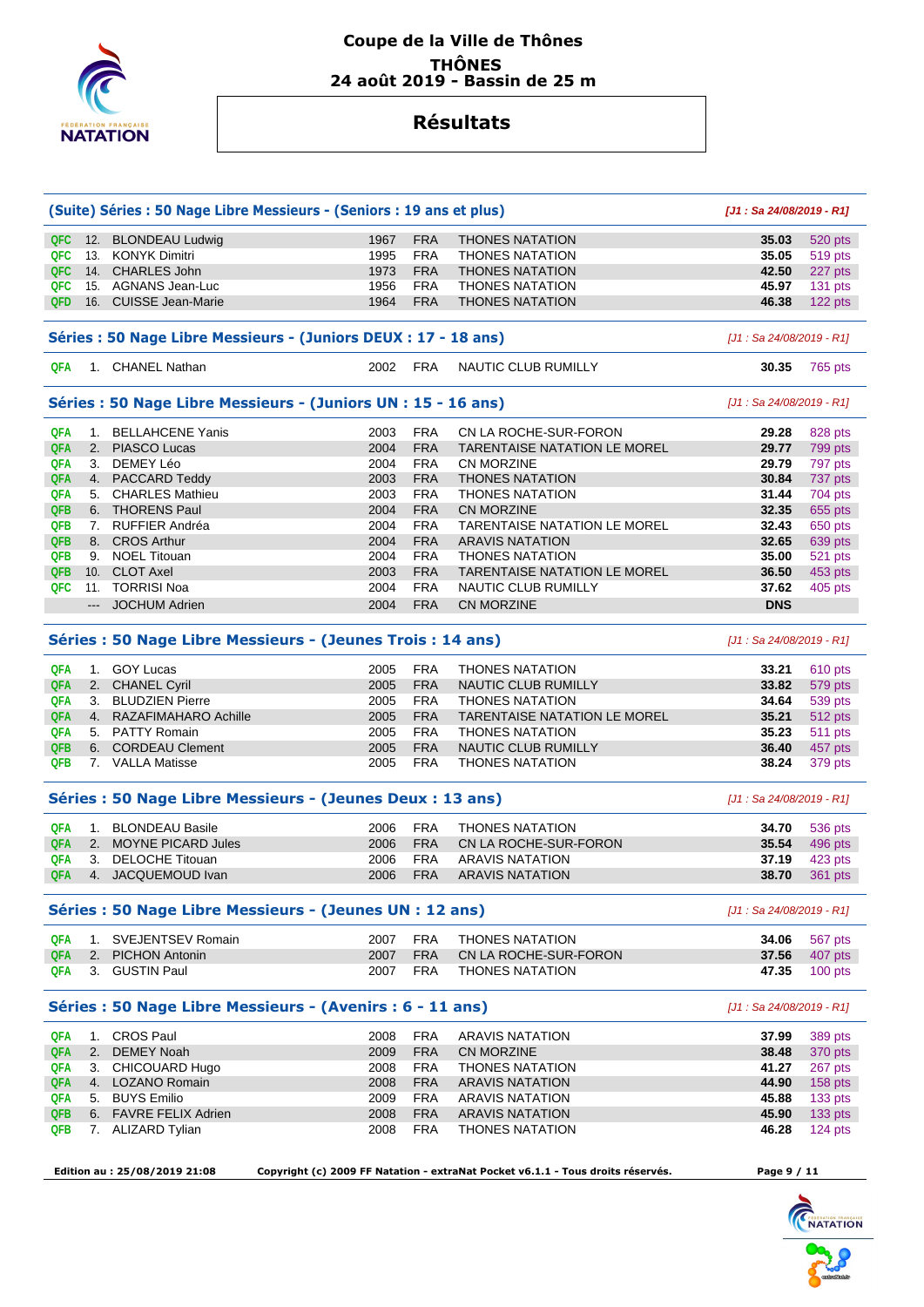

|            | (Suite) Séries : 50 Nage Libre Messieurs - (Avenirs : 6 - 11 ans) |       |      |            |                                                                                 | [J1: Sa 24/08/2019 - R1]   |              |
|------------|-------------------------------------------------------------------|-------|------|------------|---------------------------------------------------------------------------------|----------------------------|--------------|
| <b>QFB</b> | 8. ALOGAN Erol                                                    |       | 2008 | <b>FRA</b> | <b>THONES NATATION</b>                                                          | 48.63                      | 76 pts       |
| QFB        | 9. DEMORGE Nael                                                   |       | 2008 | <b>FRA</b> | NAUTIC CLUB RUMILLY                                                             | 49.96                      | 54 pts       |
| <b>QFB</b> | 10. VACHERAND DENAND Karl                                         |       | 2008 | <b>FRA</b> | <b>THONES NATATION</b>                                                          | 51.70                      | 30 pts       |
| <b>QFC</b> | 11. BRUGERE Florian                                               |       | 2008 | <b>FRA</b> | NAUTIC CLUB RUMILLY                                                             | 52.81                      | 19 pts       |
| <b>QFC</b> | 12. LEBRUN Camille                                                |       | 2008 | <b>FRA</b> | <b>THONES NATATION</b>                                                          | 53.84                      | 11 pts       |
|            |                                                                   |       |      |            |                                                                                 |                            |              |
|            | Séries : 4x50 Nage Libre Messieurs - (Seniors : 19 ans et plus)   |       |      |            |                                                                                 | $[J1: Sa 24/08/2019 - R1]$ |              |
|            | 1. GAIDIOZ Kevin                                                  | 27.74 | 1987 | <b>FRA</b> | <b>THONES NATATION</b>                                                          | 1:55.38                    | 949 pts      |
|            | <b>SICRE Thibault</b>                                             | 29.87 | 1991 | <b>FRA</b> |                                                                                 |                            |              |
|            | <b>COEMET Tom</b>                                                 | 28.38 | 2000 | <b>FRA</b> |                                                                                 |                            |              |
|            | SOCHA Adrien                                                      | 29.39 | 1998 | <b>FRA</b> |                                                                                 |                            |              |
|            | 2. QUOEX Maxime                                                   | 29.56 | 1995 | <b>FRA</b> | <b>CN MORZINE</b>                                                               | 2:03.44                    | 840 pts      |
|            | <b>THORENS Paul</b>                                               | 33.90 | 2004 | <b>FRA</b> |                                                                                 |                            |              |
|            | DEMEY Léo                                                         | 31.37 | 2004 | <b>FRA</b> |                                                                                 |                            |              |
|            | <b>QUOEX Alexis</b>                                               | 28.61 | 1995 | <b>FRA</b> |                                                                                 |                            |              |
|            |                                                                   |       |      |            |                                                                                 |                            |              |
|            | 3. BLUDZIEN Edouard                                               | 28.65 | 1997 | <b>FRA</b> | <b>THONES NATATION</b>                                                          | 2:05.58                    | 813 pts      |
|            | <b>KONYK Dimitri</b>                                              | 34.68 | 1995 | <b>FRA</b> |                                                                                 |                            |              |
|            | <b>CHARLES Mathieu</b>                                            | 32.08 | 2003 | <b>FRA</b> |                                                                                 |                            |              |
|            | <b>FOURNIER Samuel</b>                                            | 30.17 | 1994 | <b>FRA</b> |                                                                                 |                            |              |
|            | 4. DELRIEU Stéphane                                               | 30.42 | 1971 | <b>FRA</b> | NAUTIC CLUB RUMILLY                                                             | 2:08.98                    | 770 pts      |
|            | <b>CORDEAU Clement</b>                                            | 37.62 | 2005 | <b>FRA</b> |                                                                                 |                            |              |
|            | <b>SAUTHIER Laurent</b>                                           | 30.02 | 1973 | <b>FRA</b> |                                                                                 |                            |              |
|            | <b>CHANEL Nathan</b>                                              | 30.92 | 2002 | <b>FRA</b> |                                                                                 |                            |              |
|            | 5. STENT-TORRIANI Jonathan                                        | 30.48 | 1965 | <b>FRA</b> | <b>THONES NATATION</b>                                                          | 2:41.62                    | 415 pts      |
|            | <b>CUISSE Jean-Marie</b>                                          | 47.42 | 1964 | <b>FRA</b> |                                                                                 |                            |              |
|            | AGNANS Jean-Luc                                                   | 46.07 | 1956 | <b>FRA</b> |                                                                                 |                            |              |
|            |                                                                   |       |      |            |                                                                                 |                            |              |
|            | <b>BLONDEAU Ludwig</b>                                            | 37.65 | 1967 | <b>FRA</b> |                                                                                 |                            |              |
|            | Séries : 4x50 Nage Libre Messieurs - (Juniors UN : 15 - 16 ans)   |       |      |            |                                                                                 | $[J1: Sa 24/08/2019 - R1]$ |              |
|            | 1. RUFFIER Andréa                                                 | 33.51 | 2004 | <b>FRA</b> | TARENTAISE NATATION LE MOREL                                                    | 2:17.12                    | 671 pts      |
|            | RAZAFIMAHARO Achille                                              | 36.19 | 2005 | <b>FRA</b> |                                                                                 |                            |              |
|            | <b>CLOT Axel</b>                                                  | 37.60 | 2003 | <b>FRA</b> |                                                                                 |                            |              |
|            | PIASCO Lucas                                                      | 29.82 | 2004 | <b>FRA</b> |                                                                                 |                            |              |
|            | 2. DELOCHE Titouan                                                | 37.98 | 2006 | <b>FRA</b> | <b>ARAVIS NATATION</b>                                                          | 2:30.43                    | 525 pts      |
|            | <b>CROS Paul</b>                                                  | 40.22 | 2008 | <b>FRA</b> |                                                                                 |                            |              |
|            |                                                                   |       |      |            |                                                                                 |                            |              |
|            | JACQUEMOUD Ivan                                                   | 39.11 | 2006 | <b>FRA</b> |                                                                                 |                            |              |
|            | <b>CROS Arthur</b>                                                | 33.12 | 2004 | <b>FRA</b> |                                                                                 |                            |              |
|            | Séries : 4x50 Nage Libre Messieurs - (Jeunes Trois : 14 ans)      |       |      |            |                                                                                 | $[J1: Sa 24/08/2019 - R1]$ |              |
|            | 1. BLUDZIEN Pierre                                                | 34.26 | 2005 | <b>FRA</b> | <b>THONES NATATION</b>                                                          | 2:18.25                    | 658 pts      |
|            | <b>GOY Lucas</b>                                                  | 33.63 | 2005 | <b>FRA</b> |                                                                                 |                            |              |
|            | <b>SVEJENTSEV Romain</b>                                          | 35.31 | 2007 | <b>FRA</b> |                                                                                 |                            |              |
|            | <b>BLONDEAU Basile</b>                                            | 35.05 | 2006 | <b>FRA</b> |                                                                                 |                            |              |
|            |                                                                   |       |      |            | <b>THONES NATATION</b>                                                          |                            |              |
|            | 2. VALLA Matisse                                                  | 39.28 | 2005 | <b>FRA</b> |                                                                                 | 2:46.86                    | 369 pts      |
|            | <b>CHICOUARD Hugo</b>                                             | 42.67 | 2008 | <b>FRA</b> |                                                                                 |                            |              |
|            | <b>GUSTIN Paul</b>                                                | 50.50 | 2007 | <b>FRA</b> |                                                                                 |                            |              |
|            | <b>PATTY Romain</b>                                               | 34.41 | 2005 | <b>FRA</b> |                                                                                 |                            |              |
|            | Séries : 4x50 4 Nages Messieurs - (Seniors : 19 ans et plus)      |       |      |            |                                                                                 | [J1 : Sa 24/08/2019 - R2]  |              |
|            | 1. SOCHA Adrien                                                   | 33.68 | 1998 | <b>FRA</b> | <b>THONES NATATION</b>                                                          | 2:11.17 917 pts            |              |
|            | <b>GAIDIOZ Kevin</b>                                              | 35.11 | 1987 | <b>FRA</b> |                                                                                 |                            |              |
|            |                                                                   |       |      |            |                                                                                 |                            |              |
|            | <b>SICRE Thibault</b>                                             | 34.24 | 1991 | <b>FRA</b> |                                                                                 |                            |              |
|            | <b>COEMET Tom</b>                                                 | 28.14 | 2000 | <b>FRA</b> |                                                                                 |                            |              |
|            | Edition au : 25/08/2019 21:08                                     |       |      |            | Copyright (c) 2009 FF Natation - extraNat Pocket v6.1.1 - Tous droits réservés. |                            | Page 10 / 11 |
|            |                                                                   |       |      |            |                                                                                 |                            |              |